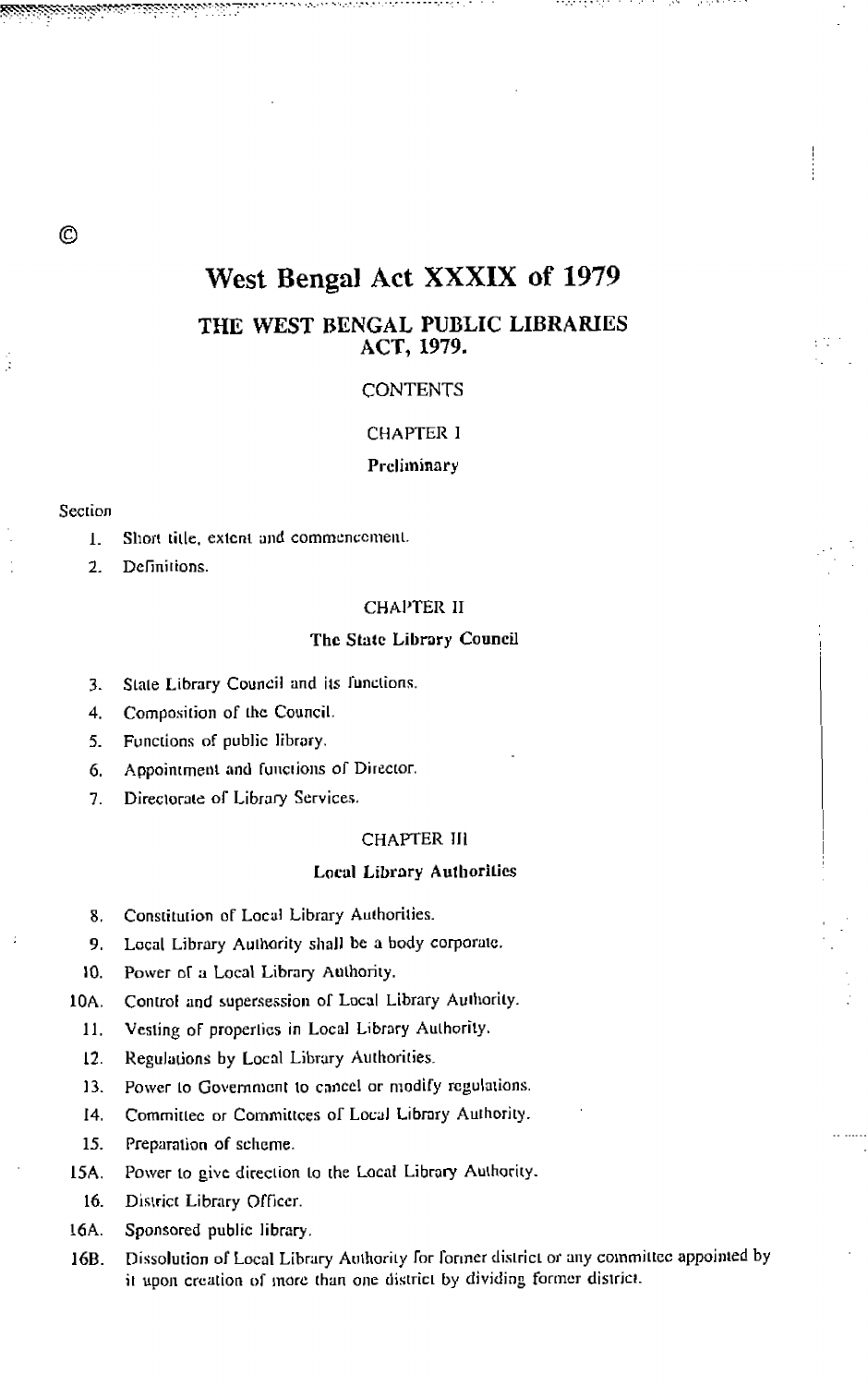# [West Ben. Act XXXIX of 1979.]

# **CHAPTER IV**

# **Finance and Accounts**

# Section

- 17. Library Fund.
- $17A.$ Government grant.
- Power to Local Library Authority or library to incur expenditure.  $17B$ .
	- Accounts and Audit.  $18.$

# CHAPTER V

#### Miscellaneous

- 19. Validation of acts.
- 20. Reports and returns.
- $21.$ Inspection of public libraries.
- $22.$ Penalty.
- 23. Power to make rules.
- 24. Amendment to the Press and Registration of Books Act, 1867.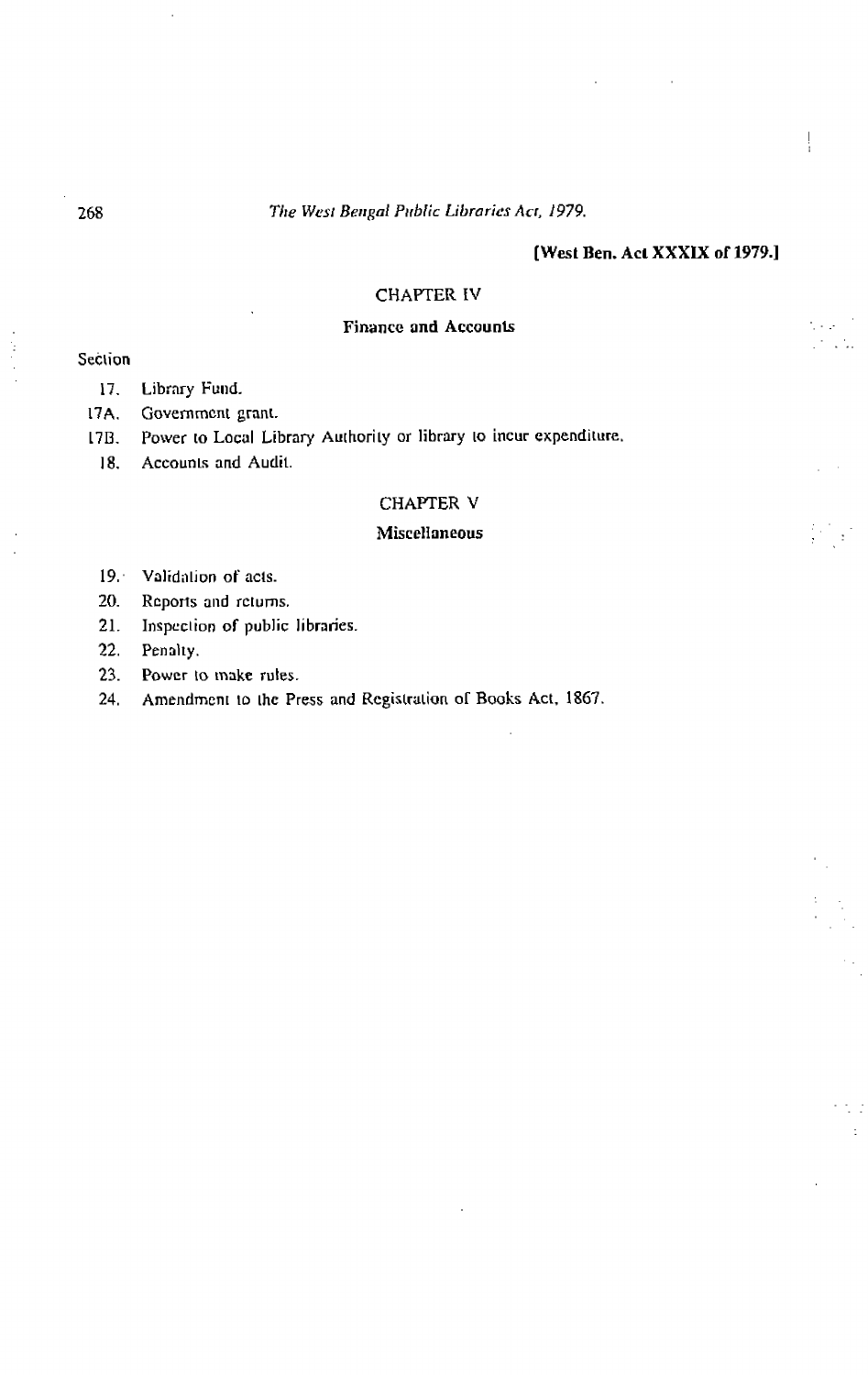# West Bengal Act XXXIX of 1979

THE WEST BENGAL PUBLIC LIBRARIES ACT, 1979.

| AMENDED | West Ben. Act VIII of 1982.<br>West Ben. Act XXIV of 1985<br>West Ben. Act XIII of 1993. |
|---------|------------------------------------------------------------------------------------------|
|         | West Ben. Act XLI of 1994.                                                               |
|         | West Ben. Act VII of 1998.                                                               |

[7th January, 1980.]

An Act to provide for the establishment of public libraries in the State of West Bengal and to regulate, guide <sup>2</sup>[control and supervise the libraries] as also to provide for a comprehensive rural and urban <sup>3</sup>[library and information service] in the State of West Bengal.

WHEREAS it is expedient to provide for the establishment of public libraries in the State of West Bengal and to regulate, guide '[control and supervise the libraries] as also to provide for a comprehensive rural and urban <sup>5</sup>[library and information service] in the State of West Bengal:

It is hereby enacted in the Thirtieth Year of the Republic of India, by the Legislature of West Bengal, as follows:-

## **CHAPTER I**

#### Preliminary

1. (1) This Act may be called the West Bengal Public Libraries Act. 1979.

Short title, extent and communcement.

(2) It extends to the whole of West Bengal.

The words within the square brackets were substituted for the words "control, supervise" and to grant recognition to the existing libraries in the State" by s. 2 of the West Bengal<br>Public Libraries (Amendment) Act. 1985 (West Ben. Act XXIV of 1985).

'The words within the square brackets were substituted for the words "library service" by s. 2 of the West Bengal Public Libraries (Amendment) Act, 1994 (West Ben. Act XLI of 1994).

"The words within the square brackets were substituted for the words "control, supervise and to grant recognition to the existing libraries in the State" by s. 3 of the West Bengal Public Libraries (Amendment) Act, 1985 (West Ben, Act XXIV of 1985).

<sup>5</sup>The words within the square brackets were substituted for the words "library service" by s. 3 of the West Bengal Public Libraries (Amendment) Act, 1994 (West Ben. Act XLI of 1994).

 $\circledcirc$ 

<sup>&</sup>lt;sup>1</sup>For Statement of Objects and Reasons, see the Calentia Gazette, Extraordinary, Part IV of the 24th August, 1979, page 1604; for proceedings of the West Bengal Legislative Assembly, see the proceedings of the meeting of that Assembly held on the 12th September. 1979.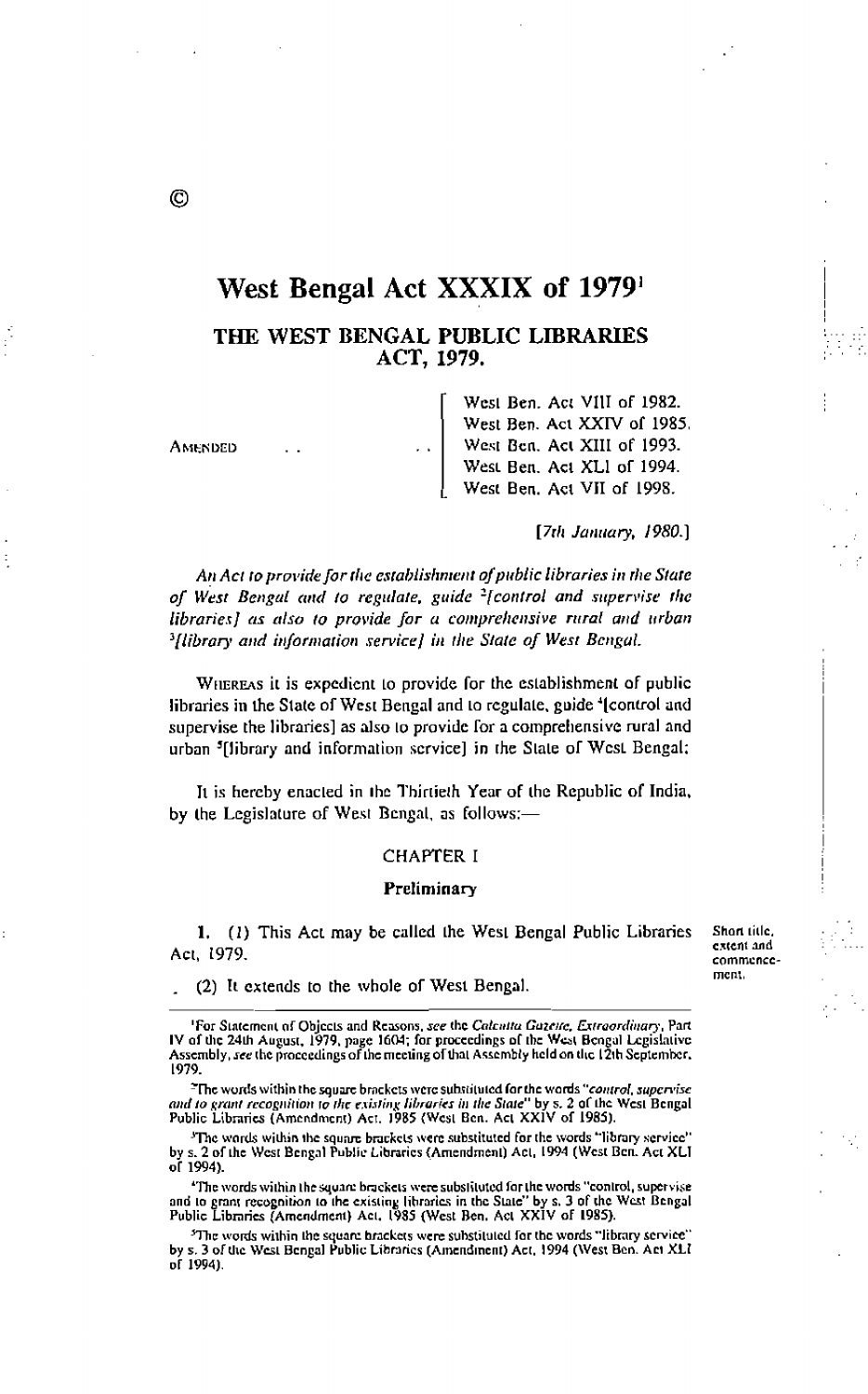**[West Ben. Act** 

#### (Chapter 1.-Preliminary.-Section 2.)

(3) This section shall come into force at once and the remaining section shall come into force on such date or dates as the State Government may, by notification in the *Official Gazette*, appoint and different dates may be appointed for different sections of this Act.

Definitions.

ę,

- 2. In this Act, unless the context otherwise requires,—
	- <sup>2</sup>(aa) "Calcutta Metropolitan Library" means the District Library in Calcutta declared by the State Government as such;
	- <sup>3</sup>(bb) "Corporation" means the Calcutta Municipal Corporation established under the Calcutta Municipal Coporation Act, 1980:
	- '(bbb) "Darjeeling Gorkha Autonomous Hill Council" means the Darjeeling Gorkha Autonomous Hill Council constituted under the Darjeeling Gorkha Autonomous Hill Council Act, 1988:
		- (c) "Director" means the Director of <sup>5</sup>[Library Services] appointed under section 6:
		- <sup>6</sup>(d) "District" means a district of West Bengal and includes Calcutta as defined in the Calcutta Municipal Corporation Act, 1980;  $14$
- <sup>7</sup>(ddd) "District Library Officer" means the person appointed to be called the District Library Officer under \*\* \* \* section 16;

<sup>2</sup>Clause (aa) was inserted by s. 2(1) of the West Bengal Public Libraries (Amendment) Act, 1982 (West Ben. Act VIII of 1982) w.e.f. 15.7.1982.

West Ben. Acı LIX of .....<br>1980.

West Ben. Act XIII of 1988.

<sup>&</sup>lt;sup>1</sup>Clauses (a) and (b) were omitted by s. 4(a) of the West Bengal Public Libraries (Amendment) Act, 1985 (West Ben. Act XXIV of 1985).

<sup>&#</sup>x27;Clause (bb) was inserted by s. 2(2), *ibid*. Thereafter, the same was substituted by : 4(b) of the West Bengal Public Libraries (Amendment) Act, 1985 (West Ben. Act XXIV of 1985).

<sup>&</sup>quot;Clause (bbb) was inserted by s. 2(1) of the West Bengal Public Libraries (Amendment) Act, 1998 (West Ben, Act VII of 1998).

<sup>&</sup>lt;sup>5</sup>The words within the square brackets were substituted for the words "Public Libraries"<br>by s. 2(3) of the West Bengal Public Libraries (Amendment) Act, 1982 (West Ben. Act VIII of 1982)

Clause (d) was first substituted by s. 2(4), *ibid*. Thereafter, the same was resubstituted by s. 4(c) of the West Bengal Public Libraries (Amendment) Act, 1985 (West Ben. Act XXIV of 1985).

<sup>&</sup>lt;sup>7</sup>Clauses (dd) and (ddd) were first inserted by s. 2(5) of the West Bengal Public Libraries (Amendment) Act, 1982 (West Ben. Act VIII of 1982). Thereafter clause (dd) was omitted by s. 4(d) of the West Bengal Public Libraries (Amendment) Act, 1985 (West Ben. Act XXIV of 1985), w.e.f. 15.7.1982.

The words, figure and brackets "sub-section (1) of" were not printed as there was no<br>"sub-section (1)" in the existing section 16. The words, figure and brackets "sub-section<br>(1) of" were in force prior to the substitution as inserted by s. 2(5) of the West Bengal Public Libraries (Amendment) Act, 1922 (West Ben, Act VIII of 1982).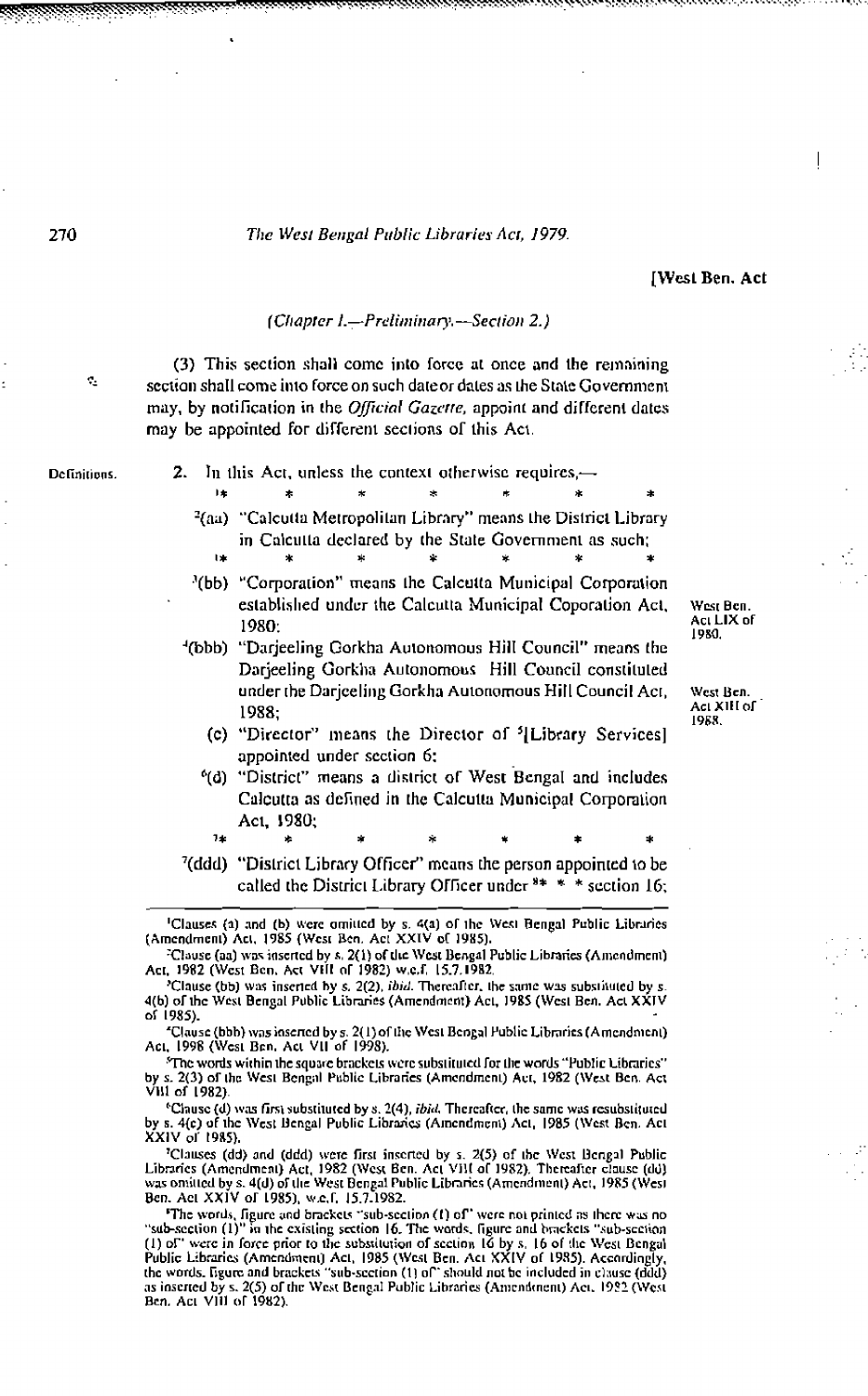#### XXXIX of 1979.1

ÎЖ

(Chapter I.-Preliminary.-Section 2.)

- (f) "Government" means the Government of the State of West Bengal;
- <sup>2</sup>(ff) "Library" means a public library  $3* * *$ :
- (g) "notification" means a notification published in the *Official* Gazette;
- (h) "prescribed" means prescribed by rules made under this Act.
- 
- <sup>5</sup>(j) "Public Library" means a library open to the public, and includes—
	- (i) a Government Public Library,
	- (ii) the State Central Library,
	- (iii) a sponsored public library declared as such under section 16A, or
	- (iv) such other library as the Government may declare to be a public library;
- <sup>6</sup>(j1) "Siliguri Mahakuma Parishad" means the Mahakuma Parishad for the sub-division of Siliguri in the district of Darjeeling consultuted under section 185B of the West Bengal Panchayat Act, 1973;

|  |  | $\begin{array}{ccccccccccccccccccccc}7 \star & & \star & & \star & & \star & & \star & & \star & & \star & & \star \end{array}$                                                                                                                                                                                                                             |  |
|--|--|-------------------------------------------------------------------------------------------------------------------------------------------------------------------------------------------------------------------------------------------------------------------------------------------------------------------------------------------------------------|--|
|  |  | $\begin{picture}(250,20) \put(0,0){\vector(1,0){100}} \put(150,0){\vector(1,0){100}} \put(150,0){\vector(1,0){100}} \put(150,0){\vector(1,0){100}} \put(150,0){\vector(1,0){100}} \put(150,0){\vector(1,0){100}} \put(150,0){\vector(1,0){100}} \put(150,0){\vector(1,0){100}} \put(150,0){\vector(1,0){100}} \put(150,0){\vector(1,0){100}} \put(150,0){\$ |  |

<sup>1</sup>Clause (e) was omitted by s. 4(e) of the West Bengal Public Libraries (Antendment)<br>Act, 1985 (West Ben, Act XXIV of 1985).

<sup>3</sup>Clause (ff) was first inserted by s. 2(7) of the West Bengal Public Libraries (Amendment)<br>Act, 1982 (West Ben, Act VIII of 1982). Thereafter, the same was substituted by s. 4(f) of the West Bengal Public Libraries (Amendment) Act, 1985 (West Ben. Act XXIV of 1985)

<sup>3</sup>The words "and includes the State Central Library" were omitted by s. 4(1) of the West Bengal Public Libraries (Amendment) Act, 1994 (West Ben. Act XLI of 1994),

<sup>4</sup>Clause (i) was omitted by s. 4(2), ibid.

<sup>5</sup>The words "and includes a sponsored library" were first added by s. 2(7) of the West Bengal Public Libraries (Amendment) Act, 1982 (West Ben, Act VIII of 1982). Thereafter, clause (j) was substituted by s. 4(g) of the West Bengal Public Libraries (Amendment) Act, 1985 (West Ben, Act XXIV of 1985) and finally the same was resubstituted by s. 4(3) of the West Bengal Public Libraries (Amendinent) Act, 1994 (West Ben. Act XLI of 1994).

<sup>6</sup>Clause (j1) was inserted by s. 2(2) of the West Bengal Public Libraries (Amendment) Act, 1998 (West Ben. Act VII of 1998).

<sup>2</sup>Clause (jj) was first inserted by s. 4(h) of the West Bengal Public Libraries (Amendment) Act. 1985 (West Ben, Act XXIV of 1985). Then the same was amitted by s. 4(4) of the West Ben, Act XXIV of 1985). Then the same was amitted by s. 4(4) of the West Bengal Public Libraries (Amendment) Act. 1994 (West Ben. Act

"Clause (I) was first inserted by s. 2(8) of the West Bengal Public Libraries (Amendment)<br>Act, 1982 (West Ben, Act VIII of 1982), Thereafter, clauses (k) and (I) were omitted by<br>s. 4(i) of the West Bengal Public Libraries of 1985).

West Ben. Act XLI of 1973.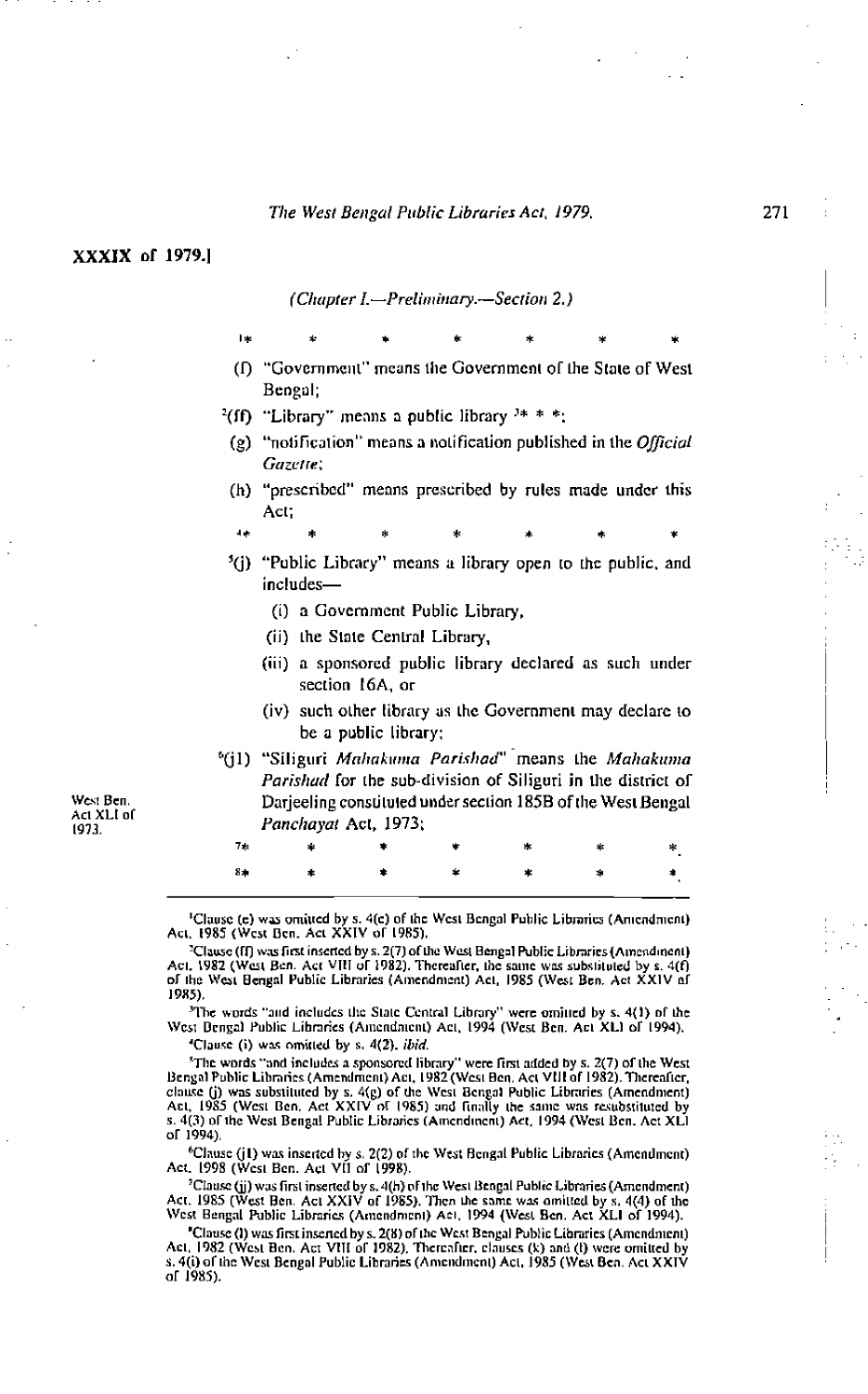#### **West Ben. Act**

#### (Chapter II.-The State Library Council.-Sections 3, 4.)

#### CHAPTER II

#### The State Library Council

3. (1) The Government shall constitute a State Library Council (hereinafter referried to as the Council) for the purpose of advising the Government on the management of the State Central Library, on matters relating to policies and programmes for the development and management of public libraries and public library system and on such other matters as may be referred to it.

<sup>1</sup>(2) The Council shall advise the Government on any scheme prepared by a Local Library Authority under section 15 and also on the principles governing the aid to a library under this Act.

(3) The Council shall exercise such powers and perform such duties as may be prescribed.

Composition  $of the$ Council.

- 4. (1) The Council shall consist of:-
	- (a) the Minister-in-charge of Library Services who shall be the Chairman of the Council;
	- (b) four persons to be elected by the members of the West Bengal Legislative Assembly from amongst themselves;
	- $^{2}(c)$  five persons representing the interest of education, social work, cultural, literary or artistic activity, or literacy or science movement, to be nominated by the Government;
	- (d) two representives of the Bengal Library Association to be nominated by the Executive Committee of the said Association from amongst its constituted members;
	- (c)  $\frac{3}{1}$  (two representatives) of the employees of the libraries that will come under the purview of this Act to be elected in the manner prescribed;
	- <sup>4</sup>(f) two persons to be nominated by the Government from amongst the members of the Local Library authorities;
	- (g) one District Library Officer to be nominated by the Government;

272

ę,

State Library

Council and

its functions.

<sup>&</sup>lt;sup>1</sup>Sub-sections (1) and (2) were substituted for original sub-sections (1) and (2) by s. 5 of the West Bengal Public Libraries (Amendment) Act. 1985 (West Ben. Act XXIV of 1985).

<sup>&</sup>lt;sup>3</sup>Clause (c) was substituted for the original by s. 5(a) of the West Bengal Public Libraries (Amendment) Act, 1994 (West Ben, Act XLI of 1994).

<sup>&#</sup>x27;The words within the square brackets were substituted for the words "one representative" by s. 6(1)(a) of the West Bengal Public Libraries (Amendment) Act. 1985 (West Ben. Act XXIV of 1985).

<sup>&</sup>lt;sup>4</sup>Clause (f) was substituted for the original clause by s. 5(b) of the West Bengal Public Libraries (Amendment) Act, 1994 (West Ben. Act XLI of 1994).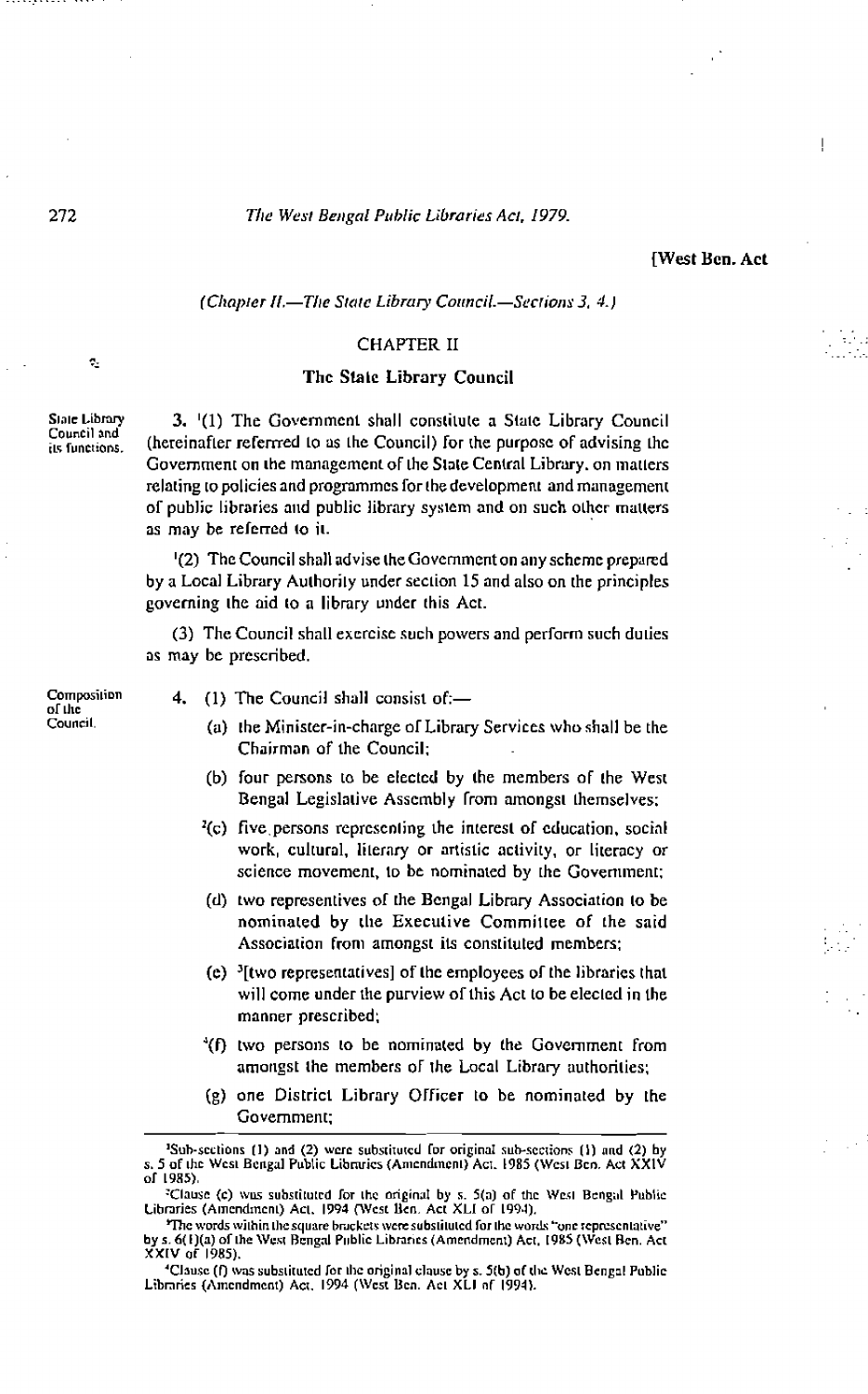XXXIX of 1979.1

## (Chapter II.-The State Library Council.-Section 4.)

- (h) one Librarian of a District Library to be nominated by the Government:
- (i) the Secretary to the Government in the  $^{2}$ [Mass Education Extension Department] or his nominee:
- (i) the Director of Public Instruction, West Bengal or his nominee;
- (k) four persons to be nominated by the Government who in its opinion are experts in library science and library service;
- (i) the Deputy Director of Public Instruction (Social Education), West Beneal:
- $(3\pi)$  the Director of Culture or his nominee;
- <sup>4</sup>(mm) the Director of <sup>5</sup>[Mass Education Extension] or his nominee;
	- <sup>6</sup>(n) the Librarian, State Central Library;
	- 7(o) the Director of the National Library, Calcutta, or his nominee;
	- (co) the Director of the Raja Rammohan Roy Library Foundation or his nominee;
	- (p) the Director who shall be the  $ex\text{-}offici\omega$  Member-Secretary of the Council.

(2) The members, other than the ex-officio members, shall hold office for a period of '(four years:)

Provided that if a nominated or an elected member ceases to hold the position by virtue of which he was so nominated or elected, he shall automatically cease to be a member of the Council.

<sup>&#</sup>x27;Clause (h) was substituted for the original by s. 6(1)(b) of the West Bengal Public Libraries (Amendment) Act, 1985 (West Ben. Act XXIV of 1985).

The words within the square brackets were substituted for the words "Education" Department" by s. 5(c) of the West Bengal Public Libraries (Amendment) Act, 1994 (West Ben, Act XLI of 1994).

<sup>&</sup>lt;sup>3</sup>Clause (ni) was substituted for the original clause by s. 6(1)(c) of the West Bengal Public Libraries (Amendment) Act. 1985 (West Ben. Act XXIV of 1985).

<sup>&</sup>lt;sup>4</sup>Clause (mm) was inserted by  $s$ .  $6(1)(d)$ , *ibid.* 

<sup>&</sup>lt;sup>3</sup>The words within the square brackets were substituted for the words "Adult Education" by s. 5(d) of the West Bengal Public Libraries (Amendment) Act, 1994 (West Ben. Act XLI of 1994).

<sup>&</sup>lt;sup>6</sup>Clause (n) was substituted for the original clause by s. 6(1)(e) of the West Bengal Public Libraries (Amendment) Act, 1985 (West Ben. Act XXIV of 1985).

<sup>&</sup>lt;sup>7</sup>Clauses (o) and (oo) were substituted for original clause (o) by s. 5(e) of the West Bengal Public Libraries (Amendment) Act, 1994 (West Ben. Act XLI of 1994).

<sup>&</sup>quot;The words within the square brackets were substituted for the words "three years:" by s. 6(2) of the West Bengal Public Libraries (Amendment) Act, 1985 (West Ben, Act XXIV of 1985).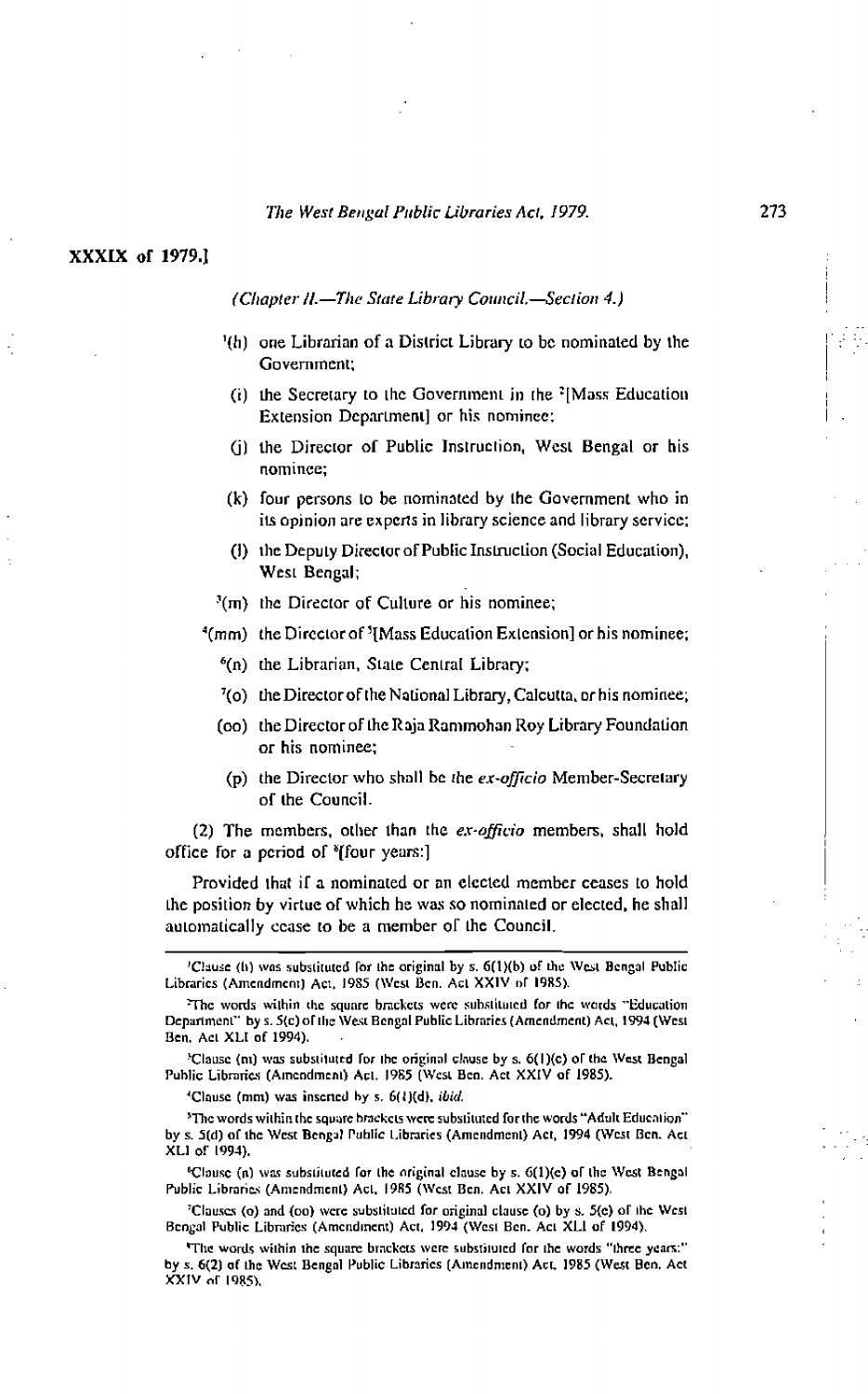[West Ben. Act

#### (Chapter II.-The State Library Council.-Sections 5, 6.)

Functions of public<br>library.

Appointment and **Junctions of** Director.

such duties as the Government may determine.

'5. A public library shall perform such functions and discharge

The Government shall appoint a <sup>2</sup>[Director of Library Services] 6. in accordance with the rules made under this Act and the Director shall, subject to the control of the Government, discharge the following functions:-

- (a) maintain a register of '[public libraries and recognised libraries:1
- <sup>4</sup>(b) manage the State Central Library and the public libraries established or maintained by the Government and superintendent and direct all matters relating to such libraries;
- (bb) supervise and control subject to the provisions of this Act and the rules made thereunder, all other public libraries;
- $<sup>5</sup>(c)$  declare, by notification, from time to time the names and</sup> addresses of the public libraries in the State;
- <sup>6</sup>(d) superintend and direct all matters relating to the work of all Local Library Authorities under this Act and take such steps as he may consider necessary, if any action taken by a Local Library Authority is in violation of any direction of the Government or is in contravention of any provision of this Act or the rules made thereunder;
- $^7$ (dd) disapprove any action or decision of a Local Library Authority, if such action violates any direction of the Government or such decision is inconsistent with the provisions of this Act or the rules made thereunder, and report the fact of such disapproval in the subsequent meeting of the Council:

<sup>&#</sup>x27;Section 5 was substituted for the original by s. 7 of the West Bengal Public Libraries (Amendment) Act, 1985 (West Ben, Act XXIV of 1985). Thereafter the same was resubstituted by s. 6 of the West Bengal Public Libraries (Amendment) Act, 1994 (West Ben. Act XLI of 1994).

The words within the square brackets were substituted for the words "Director of Libraries" by s. 3 of the West Bengal Public Libraries (Amendment) Act, 1982 (West Ben, Act VIII of 1982).

<sup>&</sup>lt;sup>3</sup>The words within the square brackets were substituted for the words "public libraries" by s. 7(1) of the West Bengal Public Libraries (Amendment) Act. 1994 (West Ben, Act XLI of 1994). Prior to this substitution the word "public" was substituted for the word "recognised" by s. 8(a) of the West Bengal Public Libraries (Amendment) Act, 1985 (West Ben. Act XXIV of 1985).

<sup>&#</sup>x27;Clauses (b) and (bb) were substituted for the original clause (b) by s. 8(b), ibid. <sup>3</sup>Clause (c) was substituted for the original by s. 8(c), ibid.

<sup>&</sup>lt;sup>6</sup>Clause (d) was substituted for the original by s. 8(d), ibid.

<sup>&</sup>lt;sup>2</sup>Clause (dd) was inserted by s. 8(e), *ibid*.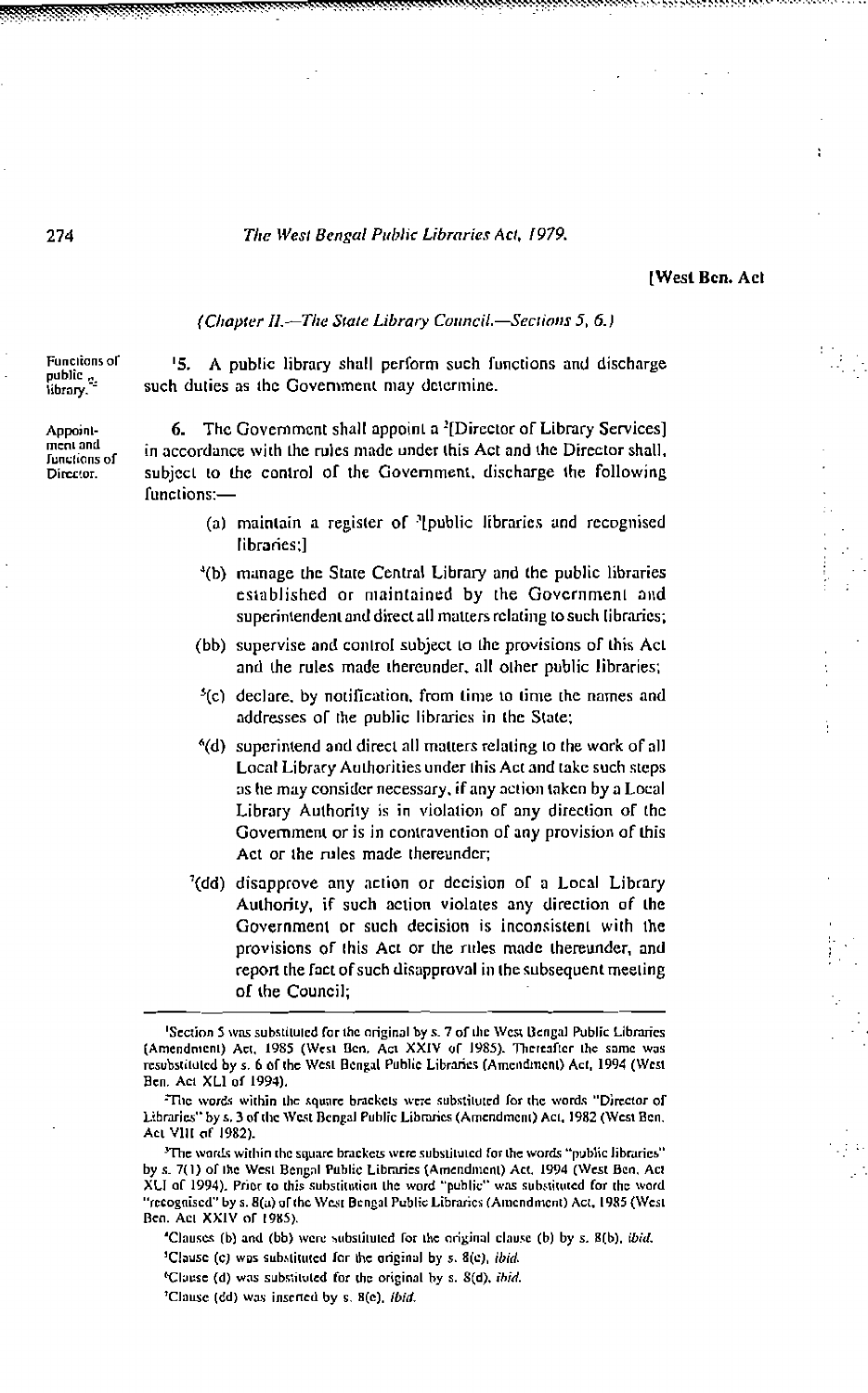XXXIX of 1979.1

#### (Chapter II.-The State Library Council.-Section 7.)

- <sup>1</sup>(c) submit to the Government and to the Council the annual report and other reports from time to time on the working of all public libraries and Local Library Authorities:
- (f) inspect or cause to be inspected periodically through officers authorised in this behalf all the public  $2* * *$  libraries;
- (g) take steps for removal of defects in the working of any such library as the reports on inspection of the libraries by the officers authorised under clause  $(1)$  may disclose and take measures for enforcing the rules as may be made in this behalf and in appropriate cases obtain approval of the Government for derecognition of the library or dscontinuance of financial and other assistance to such library in the event of persistent failure to abide by the rules made under this Act or otherwise which in his opinion warrants such action;
- (h) guide, control and supervise the functioning of the '[public] libraries:1
- '(hh) convene the meetings of the Council, keep the records of the proceedings thereof and report to the Council the decisions of the Government on all matters relating to public libraries and public library system;
	- (i) take appropriate steps for prosecution of persons responsible for any loss or injury caused to <sup>5</sup>[any public library;]
- <sup>6</sup>(ii) implement the decisions of the Council after such decisions are approved by the Government and report to the Council about such implementation from time to time;
	- (i) perform such other duties and exercise such other powers in accordance with this Act or the rules made thereunder.

7. (1) There shall be a "Directorate of Library Services] to be constituted by the Government for the purposes of this Act with such number of officers and employees as may be prescribed.

Directorate of '[Library Services.]

 $\mathbb{R}^2$ 

alar 1

'Clause (e) was substituted for the original by s. 8(I) of the West Bengal Public<br>Libraries (Amendment) Act, 1985 (West Bengal Act XXIV of 1985).

<sup>&</sup>lt;sup>2</sup>The words "and recognised" were omitted by s. 8(g), ibid.

<sup>&</sup>lt;sup>3</sup>The words within the square brackets were substituted for the word "libraries;" by s. 7(2) of the West Bengal Public Libraries (Amendinent) Act, 1994 (West Ben. Act XLI of 1994).

<sup>&</sup>lt;sup>4</sup>Clause (hh) was inserted by s. 8(h) of the West Bengal Public Libraries (Amendment) Act. 1985 (West Ben. Act XXIV of 1985).

<sup>&</sup>lt;sup>5</sup>The words within the square brackets were substituted for the words "any library;" by s. 7(3) of the West Bengal Public Libraries (Amendment) Act, 1994 (West Ben. Act XLI of 1994).

<sup>&</sup>lt;sup>6</sup>Clause (ii) was inserted by s. 7(4), ibid.

<sup>&#</sup>x27;The words within the square brackets were substituted for the word "libraries." by s. 4(a) of the West Bengal Public Libraries (Amendment) Act, 1982 (West Ben. Act VIII of 1982).

<sup>&</sup>quot;The words within the square brackets were substituted for the words "Directorate of Libraries" by s. 4(b), ibid.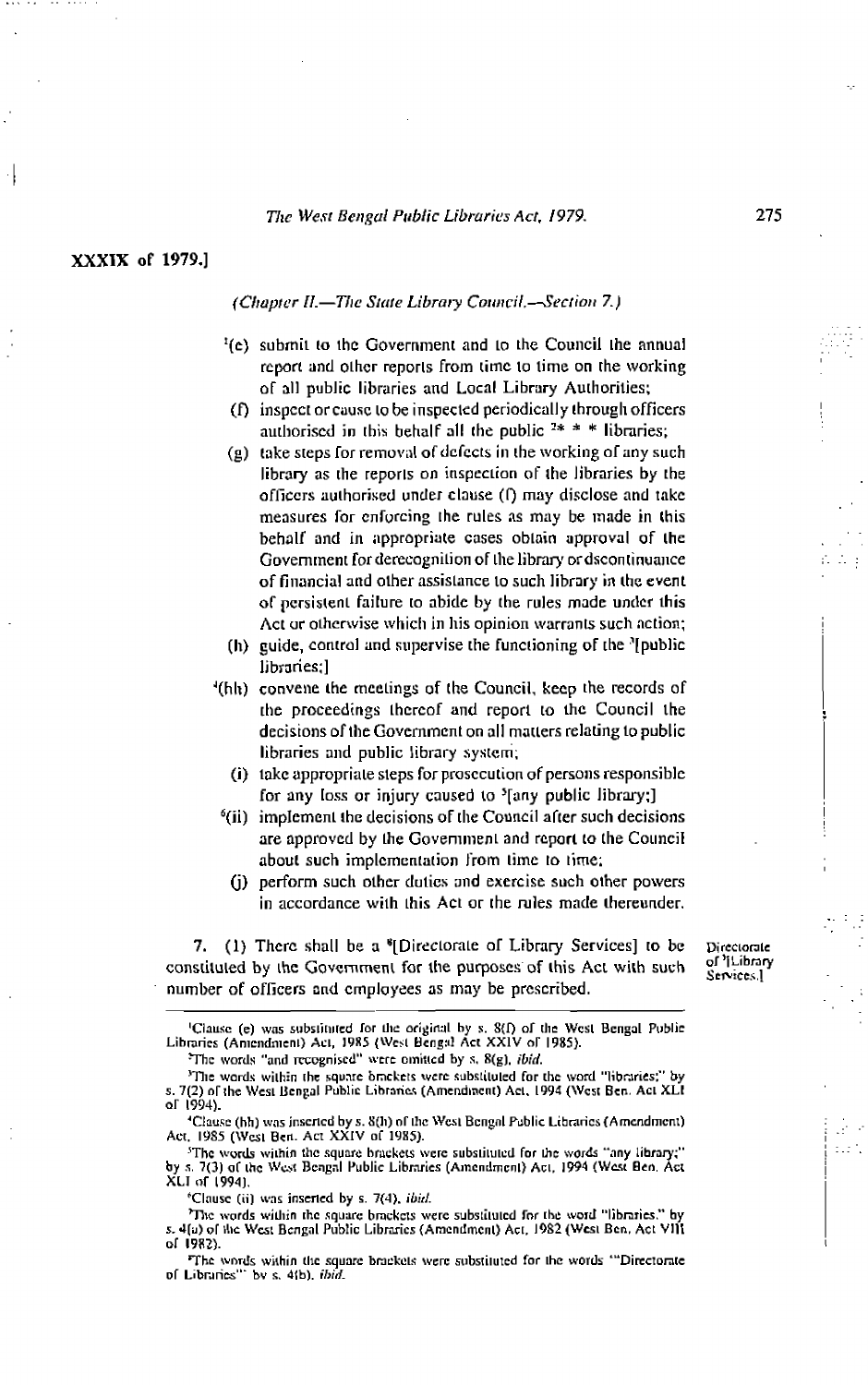#### **IWest Ben. Act**

# (Chapter III.-Local Library Authorities.-Section 8.)

(2) The officers and staff of the <sup>1</sup>(Directorate of Library Services) shall be wholetime Government employees and the terms and conditions of their services shall be such as may be prescribed.

#### **CHAPTER III**

#### **Local Library Authorities**

Constitution of Local Library Authorities.

ģ,

8. (1) For the purpose of organizing and administering public libraries in the State, there shall be constituted by the Government Local Library Authority for each district <sup>2</sup>[except the district of Darjeeling where there shall be a Local Library Authority for each of the areas within the jurisdiction of the Darjeeling Gorkha Hill Council and the Siliguri Mahakuma Parishad.]

(2) <sup>3</sup>[Each Local Library Authority, except the Local Library Authority for each of the areas within the jurisdiction of the Darjeeling Gorkha Hill Council and the Siliguri Mahakuma Parishad,] shall be consists of:-

- <sup>4</sup>(i) the District Magistrate of the district (other than Calcutta) or his nominee not below the rank of Sub-divisional Officer or, in the case of Calcutta, the Director, shall be the Chairman:
- (ii) the District Library Officer, who shall function as ex-officio Member-Secretary of the Local Library Authority;
- (iii) the District Social Education Officer;
- <sup>5</sup>(iiia) the district Information Officer:
	- <sup>6</sup>(iv) two representatives of the employee's of different public libraries to be elected from amongst themselves in the manner prescribed;
	- $\frac{7}{2}$  (v) two members to be nominated by the Government from amongst the Commissioners of the municipalities, or Councillors of the Corporation, within the district;

Library Authority for each district" by s. 3(2), *ibid.*<br>
"Clause (i) was substituted for the original by s. 9(1)(a) of the West Bengal Public<br>
"Clause (i) was substituted for the original by s. 9(1)(a) of the West Bengal

Clause (iiia) was inserted by s. 8(1)(a) of the West Bengal Public Libraries (Amendment) Act, 1994 (West Ben. Act XLI of 1994).<br>
"Clause (iv) was substituted for the original by s. 9(1)(b) of the West Bengal Public

Libraries (Amendment) Act, 1985 (West Ben. Act XXIV of 1985).

Telause (v) was substituted for the original by s. 8(1)(b) of the West Bengal Public<br>Libraries (Amendment) Act, 1994 (West Ben, Act XLI of 1994). Prior to this substitution the words "or, in the case of Calcuita, from amongst the Councillors of the Corporation" were added by s. 5(b) of the West Bengal Public Libraries (Amendment) Act, 1982 (West Ben. Act VIII of 1982).

<sup>&#</sup>x27;The words within the square brackets were substituted for the words "Directorate of Libraries" by s. 4(c), of the West Bengal Public Libraries (Amendment) Act, 1982 (West

Etonines ay s. 4(e), or the west bengal Public Libraries (Amenument) Act, 1982 (west<br>Ben, Act VIII of 1982).<br>The words within the square brackets were inserted by s. 3(1) of the West Bengal<br>Public Libraries (Amendment) Act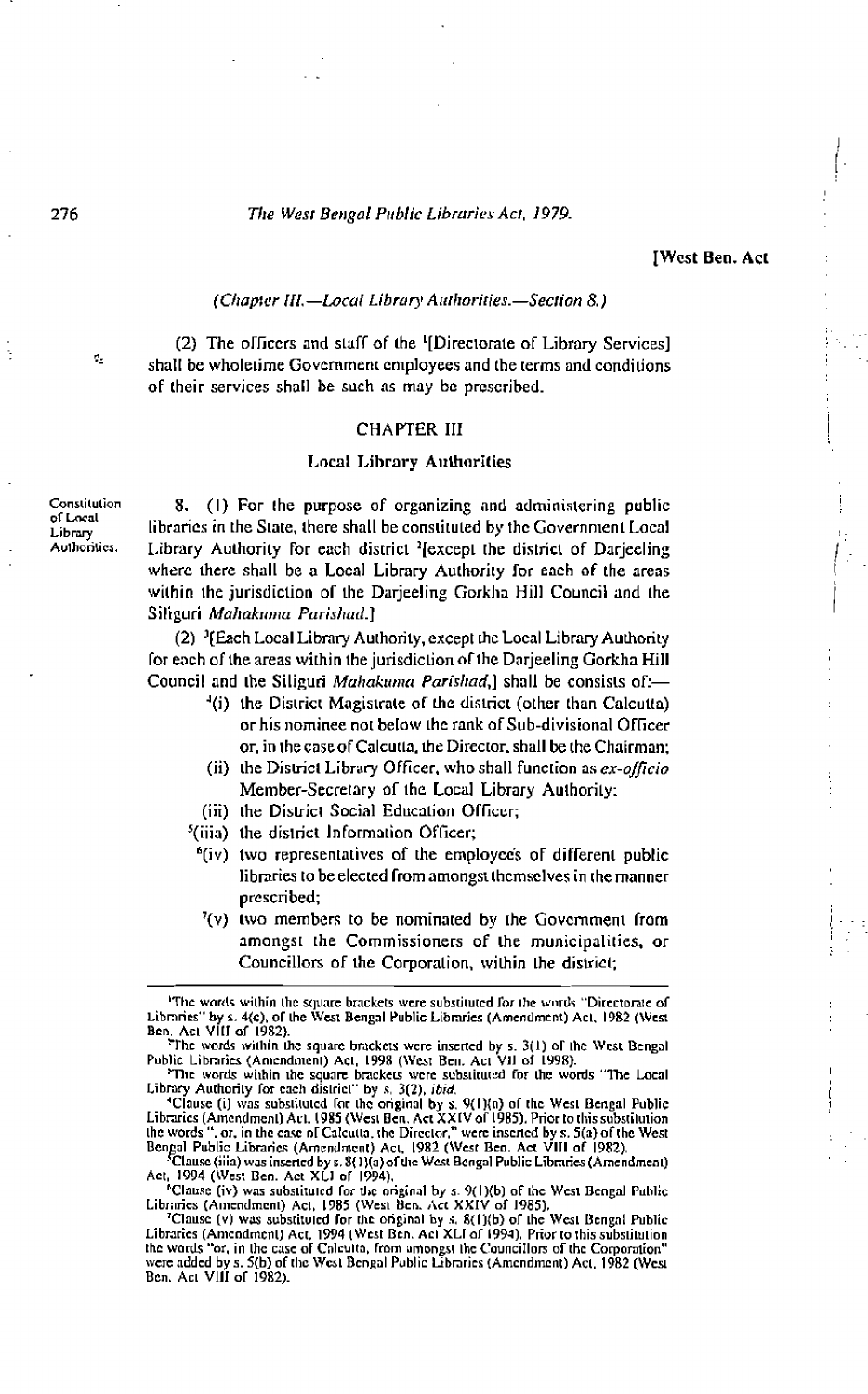# XXXIX of 1979.1

an an an am an an an an an

## (Chapter III,-Local Library Authorities,-Section 8.)

- (vi) two representatives of the district branch of the Bengal Library Association to be nominated by the Executive Committee of the said Association:
- (vii) one person to be nominated by the Sabhadhipati from amongst the members of the Zilla Parishad in the district <sup>1</sup>[or, in the case of Calcutta, to be nominated by the Mayor of the Corporation from amongst the Councillors of the Corporation];
- (viii) two persons nominated by the Government from amongst the members of the Panchayat Samitis in the district <sup>2</sup>[or, in the case of Calcutta, from amongst the persons interested in library services];
- $\frac{3}{1}$ (ix) two persons nominated by the Government from amongst the members of the managing committees of public libraries;
- '(ixa) four persons representing the interest of education, social work, cultural, literary or artistic activity, or literacy or science movement, to be nominated by the Government;

| $\mathcal{P}^{\mathcal{R}}$ , which are the set of $\mathcal{R}$ |  |  |  |
|------------------------------------------------------------------|--|--|--|
| 4<br>4 第 第 第 <mark>第 第 第</mark> 第                                |  |  |  |
|                                                                  |  |  |  |

- (xiii) two M.L.A.s of the district to be nominated by the Government:
- <sup>8</sup>(xiv) the Librarians of District Libraries.

<sup>9</sup>(2A) The Local Library Authority for the area within the jurisdiction of the Siliguri Mahakuma Parishad (hereinafter referred to in this subsection as the area) shall consist of-

> (i) the District Magistrate of the district of Darjeeling or his nominee, not below the rank of Sub-divisional Officer, who shall be the Chairman of the Local Library Authority;

<sup>3</sup>Clause (ix) was substituted for the original by s. 5(e), *ibid.* 

<sup>4</sup>Clause (ixa) was inserted by s. 8(1)(c) of the West Bengal Public Libraries (Amendment) Act. 1994 (West Ben. Act XLI of 1994),

'Clause (x) was omitted by s. 8(1)(d), ibid.

<sup>7</sup>Clause (xii) was omitted by s. 8(1)(f), ibid.

"Clause (xiv) was substituted for the original by s. 5(f) of the West Bengal Public Libraries (Amendment) Act, 1982 (West Ben. Act VIII of 1982).

<sup>9</sup>Sub-sections (2A) and (2B) were inserted by s. 3(3) of the West Bengal Public Libraries (Amendment) Act, 1998 (West Ben, Act VII of 1998),

The words within the square brackets were added by s. 5(c) of the West Bengal Public Libraries (Amendment) Act, 1982 (West Ben, Act VIII of 1982),

<sup>&</sup>lt;sup>2</sup>The words within the square brackets were added by s. 5(d), ibid.

 $^6$ Clause (xi) was omitted by s. 8(1)(c), *ibid.*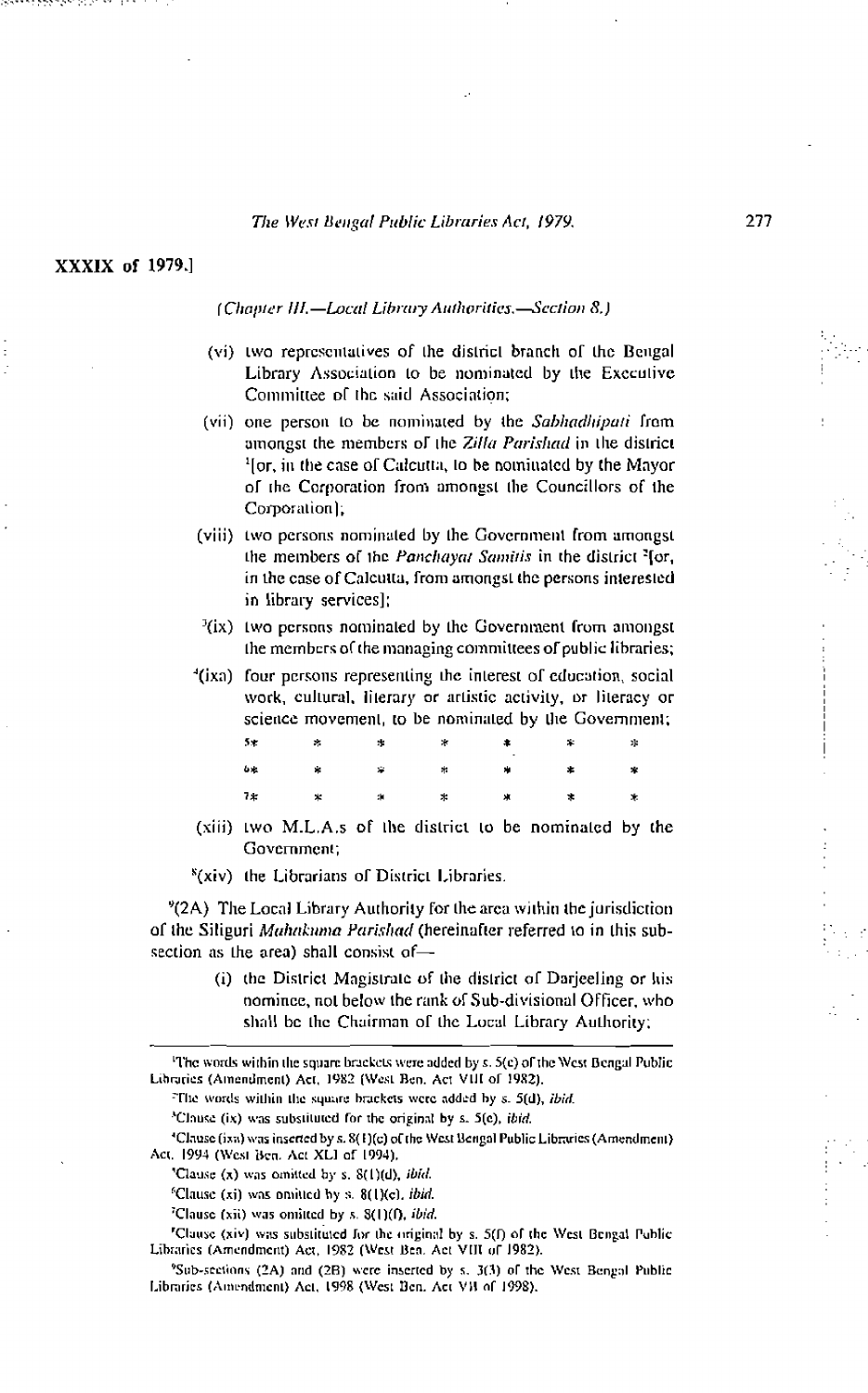**IWest Ben. Act** 

# (Chapter III.-Local Library Authorities.-Section 8.)

- (ii) the District Library Officer who shall function as the exofficio Member-Secretary of the Local Library Authority;
- (iii) the District Social Education Officer:
- (iv) the District Information Officer:
- (v) two representatives of the employees of different public libraries in the area to be elected from amongst themselves in the manner prescribed;
- (vi) two members to be nominated by the Government from. amongst the Councillors of the Municipalities, or the Councillors of the Municipal Corporation, within the district of Dariceling;
- (vii) two representatives of the district branch of the Bengal Library Association to be nominated by the Executive Committee of the said Association;
- (viii) one person to be nominated by the Sabhadhipati of the Siliguri Mahakuma Parishad from amongst the members of the Siliguri Mahakuma Parishad;
- (ix) two persons to be nominated by the Government from amongst the members of the Panchayat Samitis in the area:
- (x) two persons to be nominated by the Government from amongst the members of the managing committees of the public libraries in the area;
- (xi) four persons representing the interest of education, social work, cultural, literary or artistic activity, or literacy or science movement, to be nominated by the Government;
- (xii) two Members of the Legislative Assembly from the area, to be nominated by the Government;
- (xiii) the Librarians of the District Libraries in the area:

'(2B) The Local Library Authority for the area within the jurisdiction of the Darjeeling Gorkha Hill Council (hereinafter referred to in this sub-section as the area) shall consist of-

- (i) the Principal Secretary of the Darjeeling Gorkha Hill Council, who shall be the Chairman of the Local Library Authority;
- (ii) the District Library Officer who shall function as the exofficio Member-Secretary of the Local Library Authority;
- (iii) the District Social Education Officer:
- (iv) the District Information Officer:

 $\sigma_{\rm s}$ 

<sup>&#</sup>x27;See foot-note 9 on page 277, ante.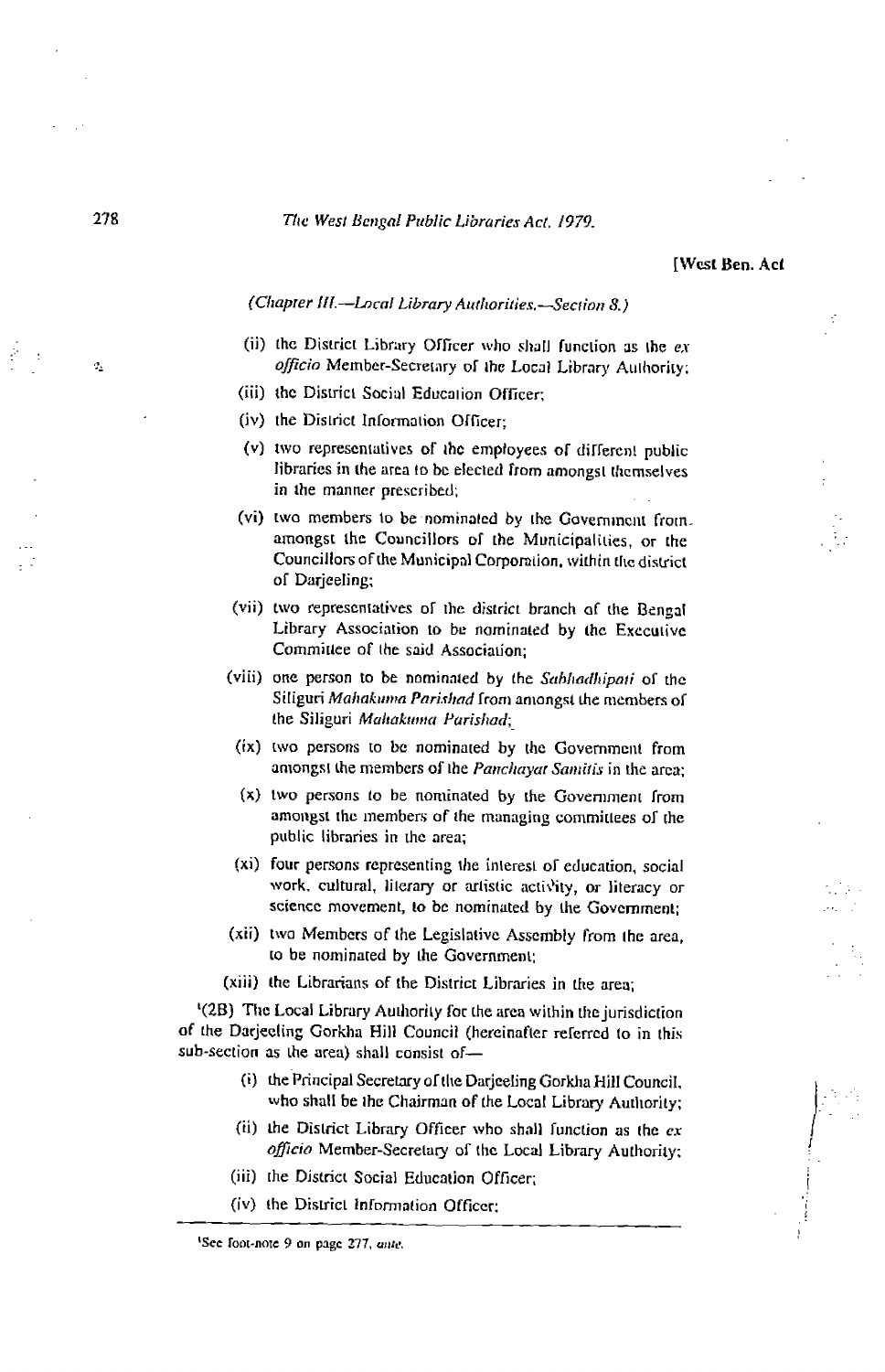# XXXIX of 1979.1

#### (Chapter III.--Local Library Authorities.--Section 9.)

- (v) two representatives of the employees of different public libraries in the area to be elected from amongst themselves in the manner prescribed:
- (vi) two members to be nominated by the Darieeling Gorkha Hill Council from amongst the Councillors of the Municipalities within the area;
- (vii) two representatives of the district branch of the Bengal Library Association to be nominated by the Executive Committee of the said Association:
- (viii) one person to be nominated by the Chairman of the Darjeeling Gorkha Hill Council from amongst the Councillors of the Darjeeling Gorkha Hill Council;
- (ix) two persons to be nominated by the Darjeeling Gorkha Hill Council from amongst the members of the Panchayat Samitis in the area;
- (x) two persons to be nominated by the Darjeeling Gorkha Hill Council from amongst the members of the managing committees of the public libraries in the area;
- (xi) four persons representing the interest of education, social work, cultural, literary or artistic activity, or literacy or science movement, to be nominated by the Government;
- (xii) two Members of the Legislative Assembly from the area, to be nominated by the Government on the recommendation of the Darjeeling Gorkha Hill Council;
- (xiii) the Librarians of the District Libraries in the area.

(3) The members, other than the ex-officio members, shall hold office <sup>1</sup>[for a period of four years or till the Local Library Authority is reconstituted, whichever is earlier:1

Provided that if a nominated or an elected member ceases to hold the position by virtue of which he was so nominated or elected, he shall automatically cease to be a member of the Local Library Authority.

9. Every Local Library Authority shall be a body corporate, by the name of the area for which it is constituted, shall have perpetual succession and a common seal, and may sue or be sued in its corporate name, and shall have the right of acquiring, holding or transferring property, movable or immovable, of entering into contracts and of doing all things necessary, proper or expedient, for the purposes for which it is constituted.

Local Library Authority shall be a body corporate.

-199

<sup>&</sup>lt;sup>1</sup>The words within the square brackets were substituted for the words "for a period of four years:" by s. 8(2) of the West Bengal Public Libraries (Amendment) Act, 1994 (West Ben. Act XLI of 1994). Prior to this substitut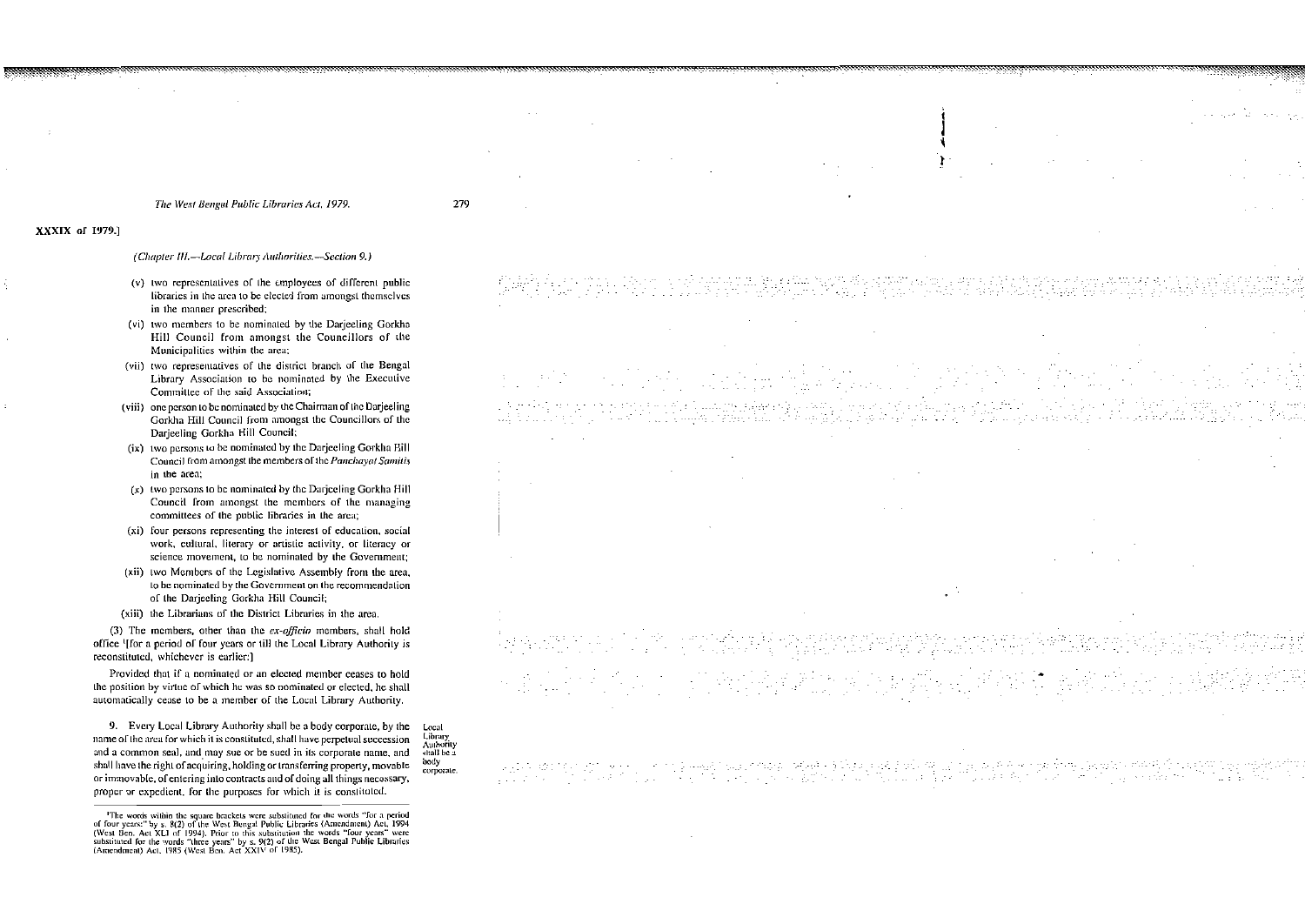**IWcst Ben. Act** 

(Chapter III.-Local Library Authorities.-Section 10.)

- 10. A Local Library Authority may-
	- (a) provide suitable lan ds and buildings for public libraries and also the furniture, fittings, materials and conveniences requisite therefor;
	- (b) stock public libraries with different kinds of printed, audiovisual and reprographic materials and any other thing suitable for the purpose of public libraries;
	- <sup>2</sup>(bb) maintain a register of the public libraries <sup>3</sup>[within its jurisdiction] and inspect or cause to be inspected all such libraries:
		- '(c) employ from time to time the officers and staff of the <sup>5</sup>[sponsored public libraries declared as such under section 16A] in such manner and on such terms and conditions as may be prescribed <sup>6</sup>[or directed by the Government];
		- (d) with the previous sauction of the Government, close or discontinue any public library organised or run by it or change the site thereof;
		- (e) recommend to the Director for withdrawal of recognition of, or discontinuance of Government grant to, any Isponsored public library declared as such under section 16A;)
		- $(1)$  accept, with the previous sanction of the Director, any gift of books, or with the previous sanction of the Government, any other gift or endowment for any purpose connected with its activities:
	- "(ff) implement the decisions of the Government and submit to the Government the annual report and other reports from time to time on the working of the public libraries and the public library system <sup>o</sup>[within its jurisdiction;]

Power of a Local Library Authority.

<sup>&</sup>lt;sup>1</sup>Clause (b) was substituted for the nrightal by s. 9(1) of the West Bengal Public Libraries (Amendment) Act, 1994 (West Ben, Act XLI of 1994).

<sup>&</sup>lt;sup>2</sup>Clause (bb) was inserted by s. 10(4) of the West Bengal Public Libraries (Amendment)<br>Act, 1985 (West Ben, Act XXIV of 1985).<br><sup>2</sup>The words within the square brackets were substituted for the words "in the district"

by s. 4(1) of the West Bengal Public Libraries (Amendment) Act, 1998 (West Ben. Act VII of 1998).

The use of the substituted for the original by s.  $10(b)$  of the West Bengal Public<br>Libraries (Amendment) Act, 1985 (West Ben. Act XXIV of 1985).<br>The words. figures and letter within the square brackets were substituted fo

<sup>&</sup>quot;The words within the square brackets were inserted by s. 9(2)(b), *ibid* 

The words, figures and letter within the square brackets were substituted for the words<br>
"The words, figures and letter within the square brackets were substituted for the words<br>
"public Libraries (Amendment) Act, 1994<br>
(W

<sup>(</sup>West Etc) was inserted by s. 10(c) of the West Bengal Public Libraries (Amendment)<br>Act, 1985 (West Ben. Act XXIV of 1985).<br>The words within the square brackets were substituted for the words "in the district;"

by s. 4(2) of the West Bengal Public Libraries (Amendment) Act, 1998 (West Ben. Act VII of 1998).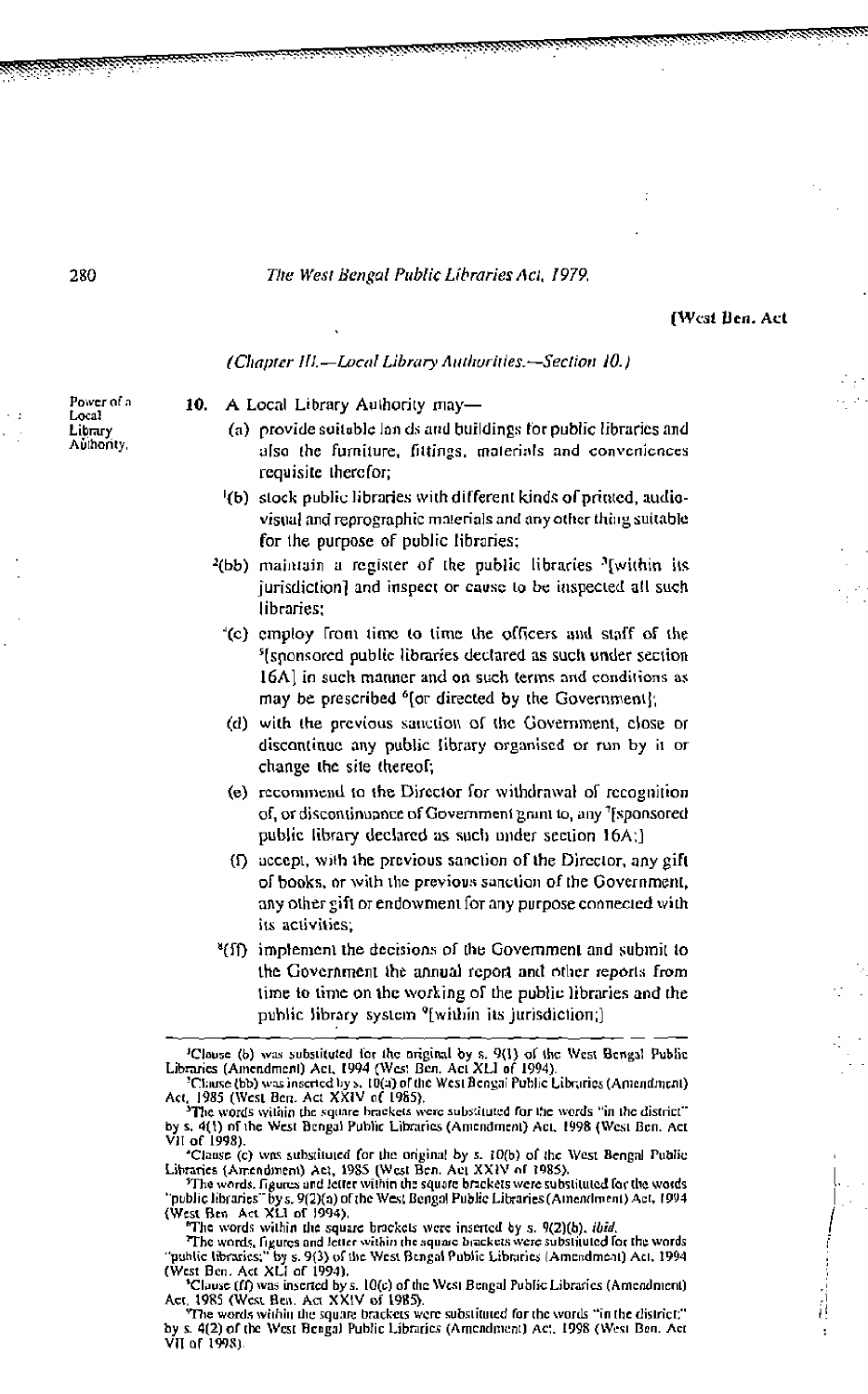# XXXIX of 1979.]

an pangaran s

#### (Chapter III.-Local Library Authorities.-Section 10A.)

- (g) provide for lectures and seminars on topical subjects and the holding of classes;
- '(gg) advise the public libraries about different services to be rendered and implement the directions of the Government regarding standards of public library services;
- <sup>1</sup>(ggg) develop an integrated public library system <sup>2</sup>[within its] jurisdiction] through supervision, control and inter-library co-operative programmes and activities;
- '(gggg) organize book fairs, seminars, exhibitions and other similar programmes <sup>3</sup>[in different areas within its jurisdiction] to popularize library services and to grow reading habits;
- <sup>1</sup>(ggggg) organize library services for neo-literates and children;
	- (h) in general, do everything necessary to carry out the purposes of this Act.

<sup>4</sup>10A. (1) If, at any time, the Government is of opinion that a Local Library Authority has failed to perform its functions or has exceeded or abused any of the powers conferred on it by or under this Act or the rules made thereunder, the Government may communicate the particulars thereof to that Local Library Authority asking it to remedy such failure, excess or abuse or to submit to the Government a satisfactory explanation for such failure, excess or abuse, within such time as may be fixed by the Government, and if the Local Library Authority does not remedy such failure, excess or abuse or submit the explanation to the Government within the time so fixed or if the explanation submitted by the Local Library Authority is not found satisfactory, the Government may, in consultation with the Council, by order supersede the Local Library Authority for such period as the Government may consider expedient:

Provided that such supersession shall not be for a period of more than one year and such period may, for reasons to be recorded in writing, be extended by a period not exceeding one year.

(2) When a Local Library Authority is superseded under sub-section (1), then, with effect from the date of the order of supersession,-

> (a) all the members of the Local Library Authority shall be deemed to have vacated their offices;

Control and supersession of Local Library Authority.

<sup>&</sup>lt;sup>1</sup>Clauses (gg) to (ggggg) were inserted by s. 9(4) of the West Bengal Public Libraries (Amendment) Act, 1994 (West Ben, Act XLI of 1994).

The words within the square brackets were substituted for the words "in the district" by s. 4(3) of the West Bengal Public Libraries (Amendment) Act, 1998 (West Ben. Act VII of 1998).<br>VII of 1998).<br>The words within the square brackets were substituted for the words "in different parts".

of the district" by s. 4(4), ibid.

<sup>&</sup>quot;Section 10A was inserted by s. 11 of the West Bengal Public Libraries (Amendment)<br>Act, 1985 (West Ben. Act XXIV of 1985).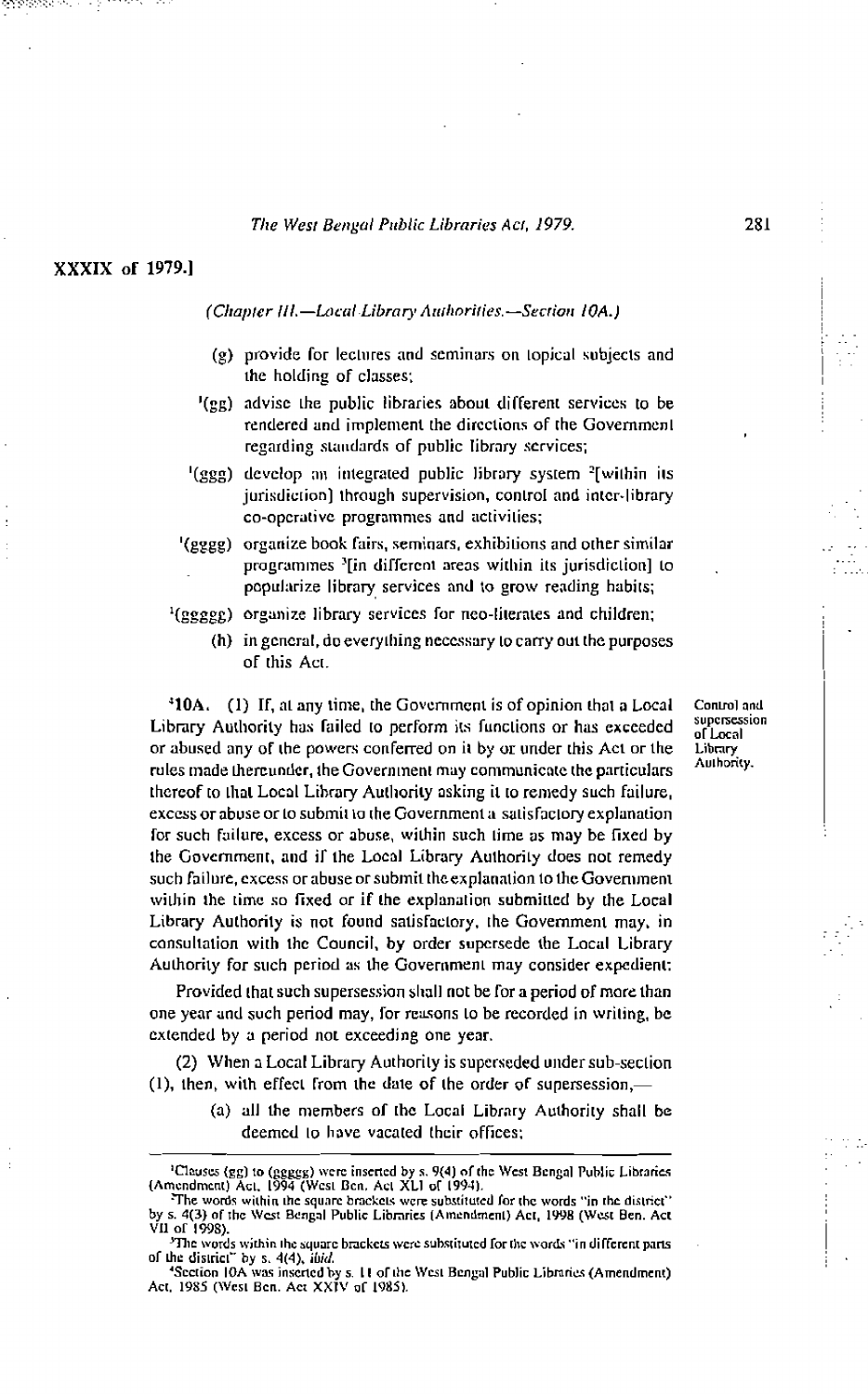[West Ben. Act

#### (Chapter III.-Local Library Authorities.-Sections 11-13.)

(b) the Government may appoint an Administrator or an Adhoe Committee consisting of such persons and in such manner as the Government may think fit, and, thereupon, the Administrator or the Ad-hoc Committee, as the case may be, shall exercise all the powers and perform all the duties of the Local Library Authority,

(3) The Government may, at any time during the period of supersession, reconstitute the Local Library Authority in accordance with the provisions of section 8, and upon such reconstitution of the Local Library Authority, the Administrator or the Ad-hoc Committee, as the case may be, shall cease to exist and the Local Library Authority shall function in accordance with the provisions of this Act.

<sup>1</sup>11. All properties, movable or limmovable, acquired or held for the purpose of any sponsored library declared as such under section 16A in any area shall vest in the Local Library Authority for that area without liabilities, if any, of such sponsored public library.

12. Subject to the provisions of this Act and the rules made thereunder, a Local Library Authority may, with the previous approval of the Government, make regulations generally to carry out the purposes of this Act and, without prejudice to the generality of this power, such regulations may provide for-

- (a) the admission of persons to public libaries in its area on such conditions  $3* * i$  it may specify;
- (b) requiring from persons desiring to use such libraries any guarantee or security against injury to, or misuse, destruction or loss of the property of such libraries:
- (c) the manner in which the property of such libraries shall be used to ensure the protection of such property from injury, misuse, destruction or loss; and
- (d) authorise its officers and employees to exclude or remove from any such library any person who contravenes or fails to comply with the provisions of this Act or the rules or regulations made thereunder.

(1)-If, at any time, the Government is of opinion that any 13. regulation made under this Act by a Local Library Authority should be cancelled or modified either wholly or in part, it shall cause the reasons

Vesting of properties in Local Library Authority.

Regulations by Local Library Authorities.

282

A.

Power to Government to cancel or modify regulations,

<sup>&</sup>lt;sup>1</sup>Section 11 was substituted for the original by s. 10 of the West Bengal Public Libraries (Amendment) Act, 1994 (West Ben. Act XLI of 1994). acadition, Pret, 1999 Cyres Sent The The Contract of the US S. 12 of the West Bengal<br>"The words "and on payition of such fees" were granted by s. 12 of the West Bengal Public Libraries (Amendment) Act, 1985 OVari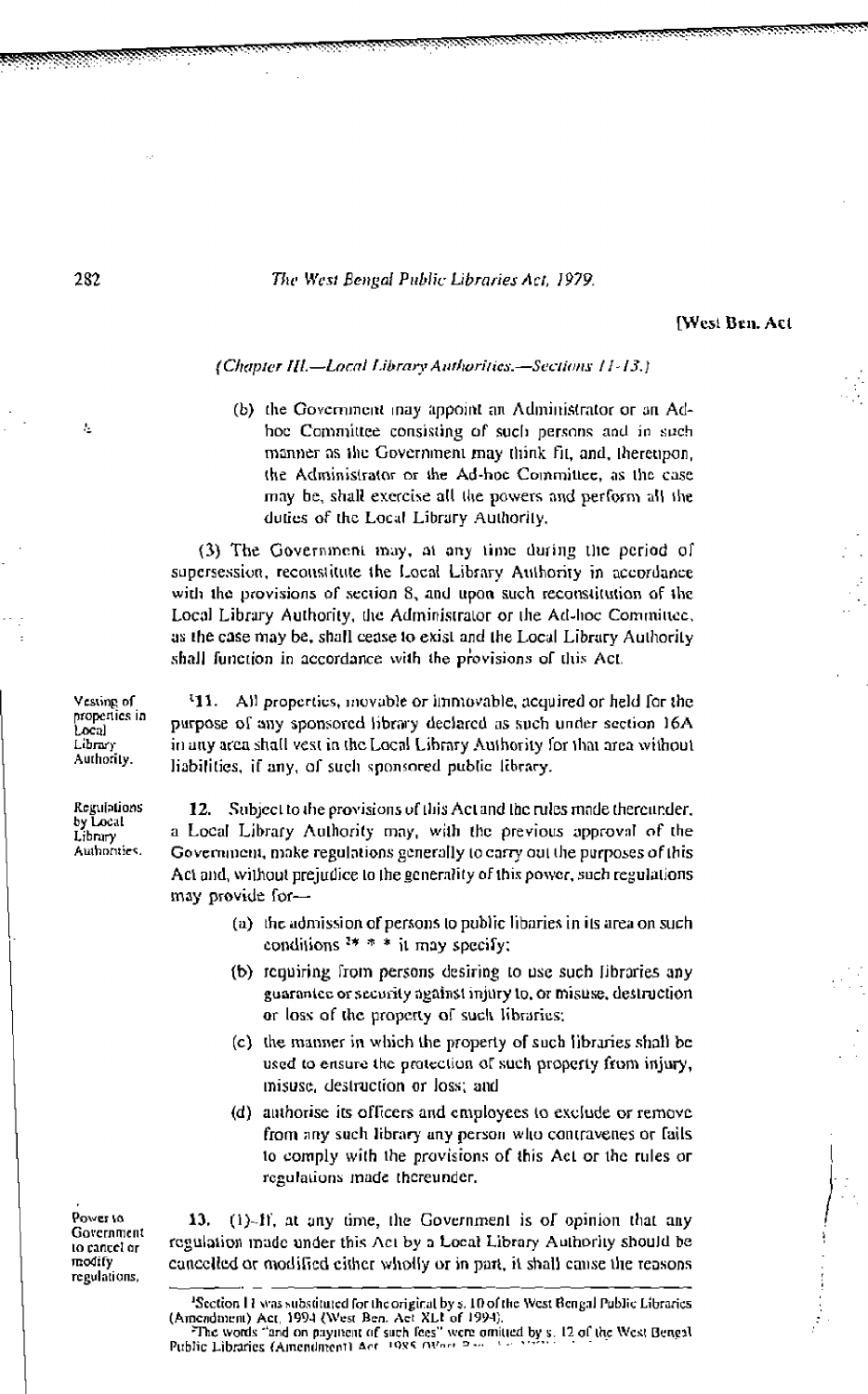#### XXXIX of 1979.]

#### (Chapter III.-Local Library Authorities.-Sections 14-15A.)

for such opinion to be communicated to such Local Library Authority, and shall specify a reasonable period within which such Local Library Authority may make any representation with regard thereto which it may think fit.

(2) After receipt and consideration of any such representation, or, if in the meantime no such representation is received, after the expiry of the specified period, the Government may, at any time, by notification cancel or modify such regulation, either wholly or in part,

(3) The cancellation or modification of a regulation under subsection (2) shall take effect from such date as the Government may in the said notification direct, or if no such date is specified, then from the date of publication of the said notification except as to anything done or suffered or omitted to be done before such date.

A Local Library Authority may appoint a committee or  $14.$ committees consisting of such of its members as it may deem fit to assist the Local Library Authority in carrying out the purposes of this Act.

15. (1) As soon as possible after a Local Library Authority is constituted, and thereafter if required by the <sup>2</sup>[Government], every Local Library Authority shall prepare a scheme for establishing libraries and for spreading library service within its area and submit it to the <sup>2</sup>[Government] for sanction. The <sup>2</sup>[Government] <sup>3</sup>[may, in consultation with the Council, sanction] it with such modifications and additions, if any, as he may think fit and the Local Library Authority shall give effect to the scheme as may be sanctioned by the <sup>2</sup>[Government].

(2) The <sup>3</sup>[Government] may *suo motu* or on an application by the Local Library Authority concerned modify any scheme sanctioned under sub-section (1) or replace it by a new scheme.

<sup>1</sup>15A. The Government may, from time to time, give such direction to a Local Library Authority as it may consider necessary for the purposes of this Act.

Committee or Committees of Local Library Authority.

Preparation of scheme.

283

Power to give direction to the Local Library Authority.

Section 14 was substituted for the original by s. 13 of the West Bengal Public Libraries (Amendment) Act, 1985 (West Ben. Act XXIV of 1985)

<sup>&</sup>lt;sup>2</sup>The word within the square brackets was substituted for the word "Director" by s. 11 of the West Bengal Public Libraries (Amendment) Act. 1994 (West Ben, Act XLI of 1994).

<sup>&</sup>lt;sup>3</sup>The words within the square brackets were substituted for the words "may sanction" by s. 14 of the West Bengal Public Libraries (Amendment) Act, 1985 (West Ben, Act XXIV of 1985).

<sup>&</sup>lt;sup>4</sup>Section 15A was inserted by s. 15 of the West Bengal Public Libraries (Amendment) Act, 1985 (West Ben. Act XXIV of 1985).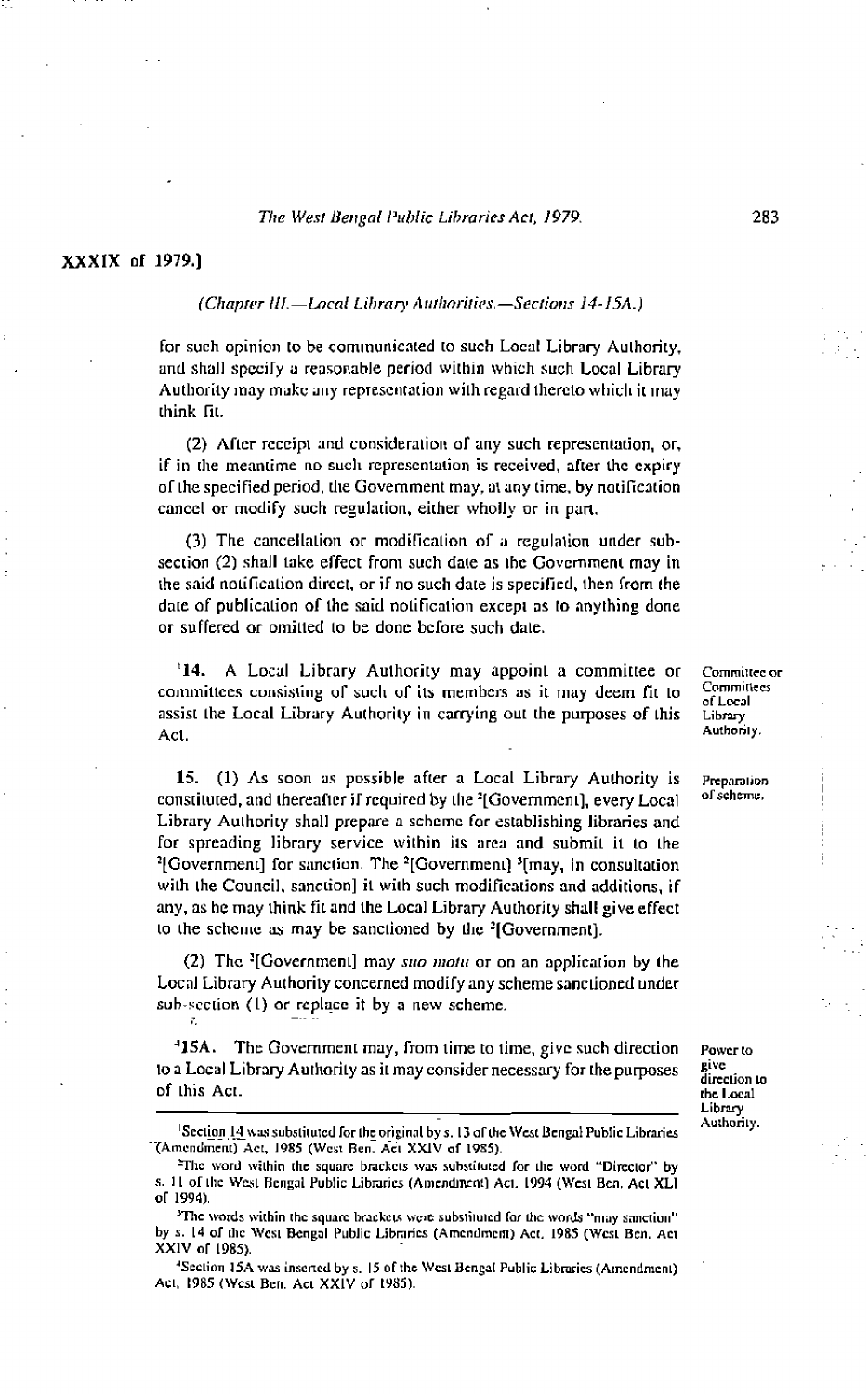**iWest Ben. Act** 

#### (Chapter III.---Local Library Authorities.--Sections 16, 16A.)

District Library Officer.

Sponsored

miblic

iibrarv.

The Government shall appoint a person to be called the District '16. Library Offices on such terms and conditions as may be prescribed. The District Library Officer shall exercise such powers and perform such duties as may be prescribed.

<sup>2</sup>16A. (1) Any library (other than <sup>γ</sup>ια Government public library)) functioning as a district library or sub-divisional library or town library or area library or rural library or primary unit library and receiving aid from the District Magistrate or the District Social Education Officer or the District Library Officer or any other officer of the Government towards the payment of salaries of its employees or for any other purpose, may be declared by the Government as a sponsored public library and thereupon the provisions of this Act and the rules made thereunder shall apply to such library.

Explanation.-For the purposes of this sub-section, a "district library", "sub-divisional Library", "town library", "area library", "rural library" or "primary unit library" shall respectively mean a library functioning as a district library, sub-divisional library, town library, area library, rural library or primary unit library in a district, by whatever name called, and recognised by the Government as such.

(2) Any library which is not '[a Government public library] may, on application in the prescribed manner, be declared by the Government as a sponsored public fibrary and thereupon the provisions of this Act and the rules made thereunder shall apply to such library.

(3) Notwithstanding anything contained in sub-sections (1) and (2), the Government may, if it considers necessary so to do, sponsor any library and declare it to be a sponsored public library and thereupon the provisions of this Act and the rules made thereunder shall apply to such library.

Explanation.—For the purpose of this sub-section, a library established under a scheme referred to in section 15 shall be deemed to be a sponsored public library.

(4) Any library, not being a public library, registered or decmed to have been registered under the West Bengal Societies Registration Act. 1961, or any library, not being a public library, established or managed by any society or association of individuals, registered or decmed to have

West Ben, Aet XXVI of 1961.

<sup>&#</sup>x27;Section 16 was substituted for the original by s. 16 of the West Bengal Public Libraries (Amendinent) Act, 1985 (West Ben, Act XXIV of 1985) Section 16A was insected by s. 17, did.

The words within the square brackets were substitued for the words "a public library and the State Central Library' by s. 12(a) of the Nussingen for the words at public Library.<br>Act, 1994 (West Ben, Act XLI of 1994).<br>The words within the square brackets were substituted for the words "a public library<br>or t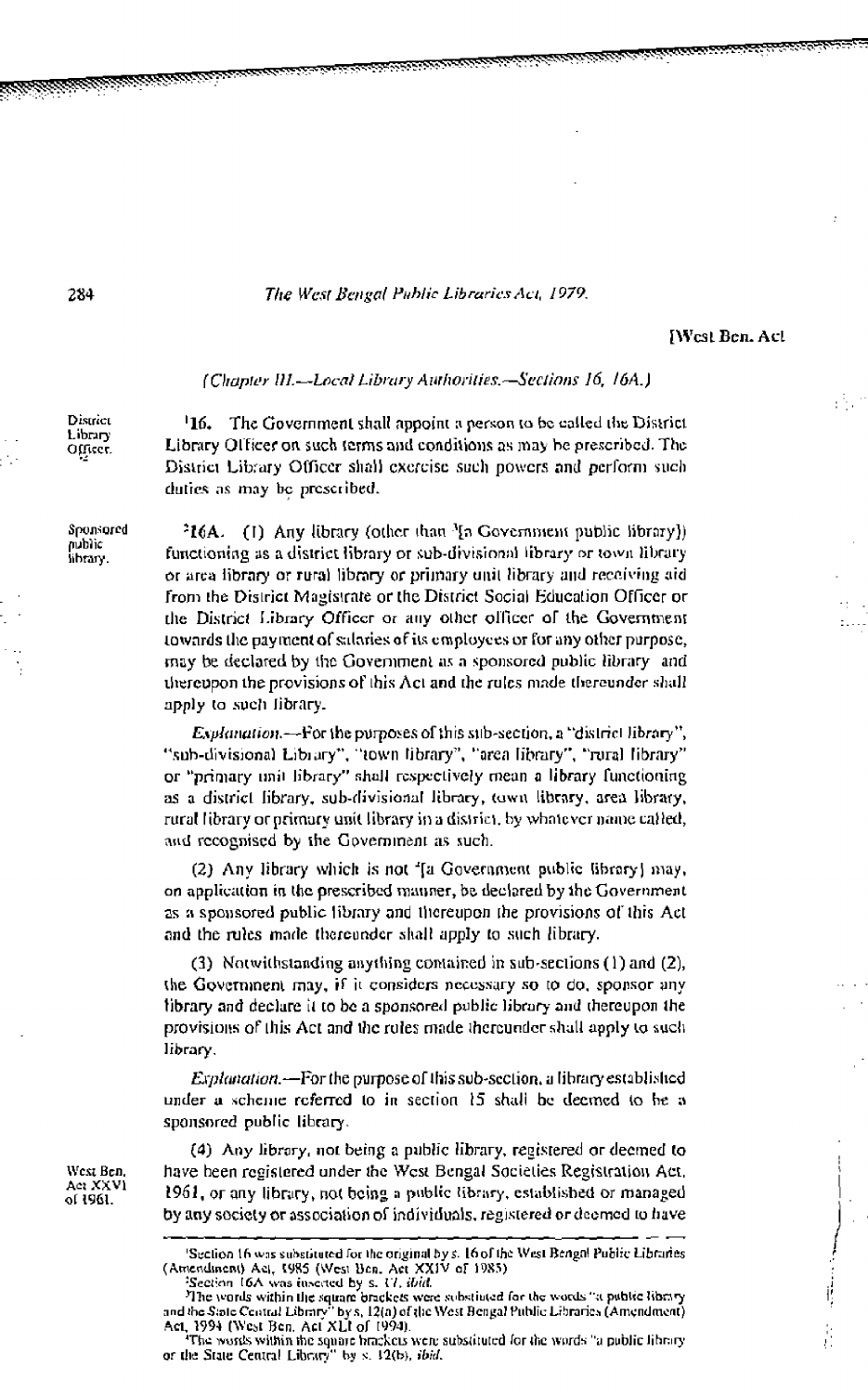#### (Chapter III.-Local Library Authorities.-Section 16B.)

been registered under that Act shall, on being declared to be a sponsored public library, cease to be a library registered or deemed to have been registered under that Act or a library established or managed by such society or association of individuals and thereupon the provisions of this Act and the rules made thereunder shall apply to such library.

(5) The sponsored public libraries shall be managed in the manner prescribed.

(6) The employees of the sponsored public libraries, as approved by the District Magistrate or the District Social Education Officer or the District Library Officer or the District Advisory Council for Social Education or the Director of Public Instruction or the Local Library Authority or the Director of Library Services, shall be deemed to be the employees of the Local Library Authority and the terms and conditions of service of such employees shall be such as may be prescribed.

<sup>1</sup>16B. (1) If and when the Government creates more than one district by dividing any existing district (hereinafter referred to as the former district) under any law for the time being in force, the Government shall dissolve the Local Library Authority for the former district with effect from such date as the Government may by notification appoint.

(2) Upon the dissolution of the Local Library Authority for the former district under sub-section  $(1)$ ,- $-$ 

- (a) the members of the said Local Library Authority shall be deemed to have vacated their respective offices, and
- (b) any committee appointed by the said Local Library Authority under section 14 shall stand dissolved, and the members of the said committee shall be deemed to have vacated their respective offices, forthwith.

(3) Notwithstanding anything contained in this Act or in any other law for the time being in force, the Local Library Authority for the former district or any committee appointed by the said Local Library Authority under section 14 shall, until the said Local Library Authority is dissolved under sub-section (1), continue to exercise all the powers, discharge all the duties and perform all the functions of the Local Library Authority or the committee, as the case may be, under this Act or the rules or the regulations made thereunder as if the former district has not been divided into more than one district.

**Dissolution** of Local Library Authority for former district or anv committee appointed by it upon creation of more than one district by dividing former district.

<sup>&#</sup>x27;Section 16B was inserted by s. 2 of the West Bengal Public Libraries (Amendment) Act, 1993 (West Ben, Act XIII of 1993).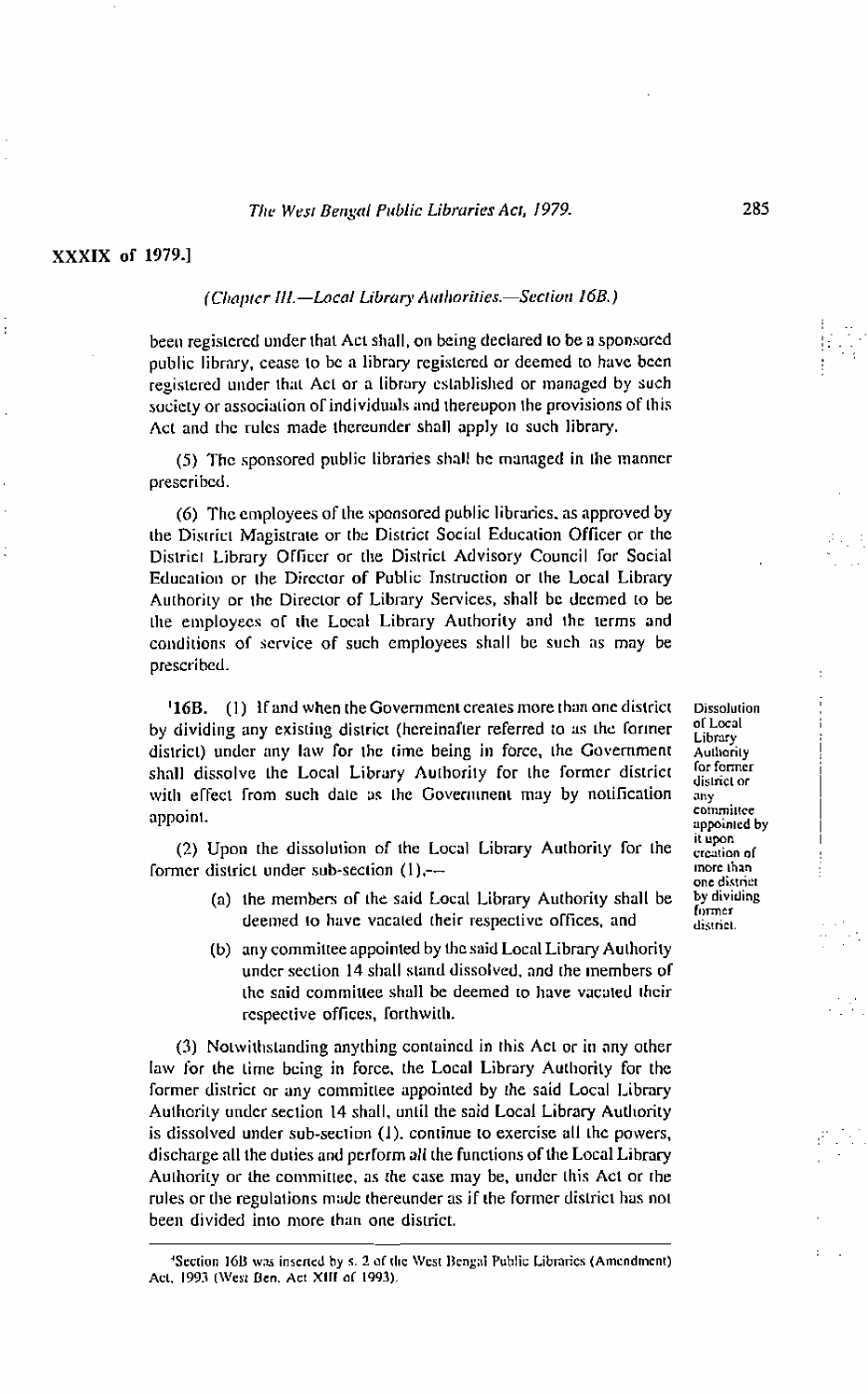[West Ben. Act

# (Chapter IV.-Finance and Accounts.-Section 17.)

(4) Notwithstanding anything contained in this Act or in any other law for the time being in force, $-$ 

- (a) anything done or any action taken by the Local Library Authority for the former district under this Act or the rules or the regulations made thereunder prior to the dissolution of the said Local Library Authority under sub-section (1), and
- (b) any regulations made, or orders issued under the provisions of this Act or the rules or the regulations made thereunder,

and continuing in force immediately before such dissolution, shall, upon the constitution under sub-section (1) of section 8 of the Local Library Authority for the districts created by dividing the former district, be applicable to the Local Library Authority for each such district and shall continue in force in so far as they are not inconsistent with the provisions of this Act or the rules or the regulations made thereunder until they are repealed or amended.

(5) Notwithstanding anything contained in this Act.-

- (a) the properties, funds and liabilities of the Local Authority for the former district, and
- (b) the officers and staff of the public libraries employed by the said Local Library Authority under clause (c) of section 10 and holding office immediately before the dissolution of the said Local Library Authority,

shall be determined and apportioned between the Local Library Authorities constituted under sub-section (1) of section 8 for the districts created by dividing the former district, in such manner as may be prescribed, and such determination and apportionment shall be final.

# CHAPTER IV

# **Finance and Accounts**

- 17. (1) Every Local Library Authority shall maintain a library fund out of which payments under this Act shall be met.
	- (2) There shall be credited to the library fund the following sums-
		- (a) contributions, gifts and income from endowments made to the Local Library Authority for the benefit of public libraries;
		- (b) grants which the Government may make for the general maintenance or for any specific purpose connected with libraries or social education;
		- (c) any amount collected by the Local Library Authority under any rules or regulations made under this Act.

286

Ō.

Library Fund.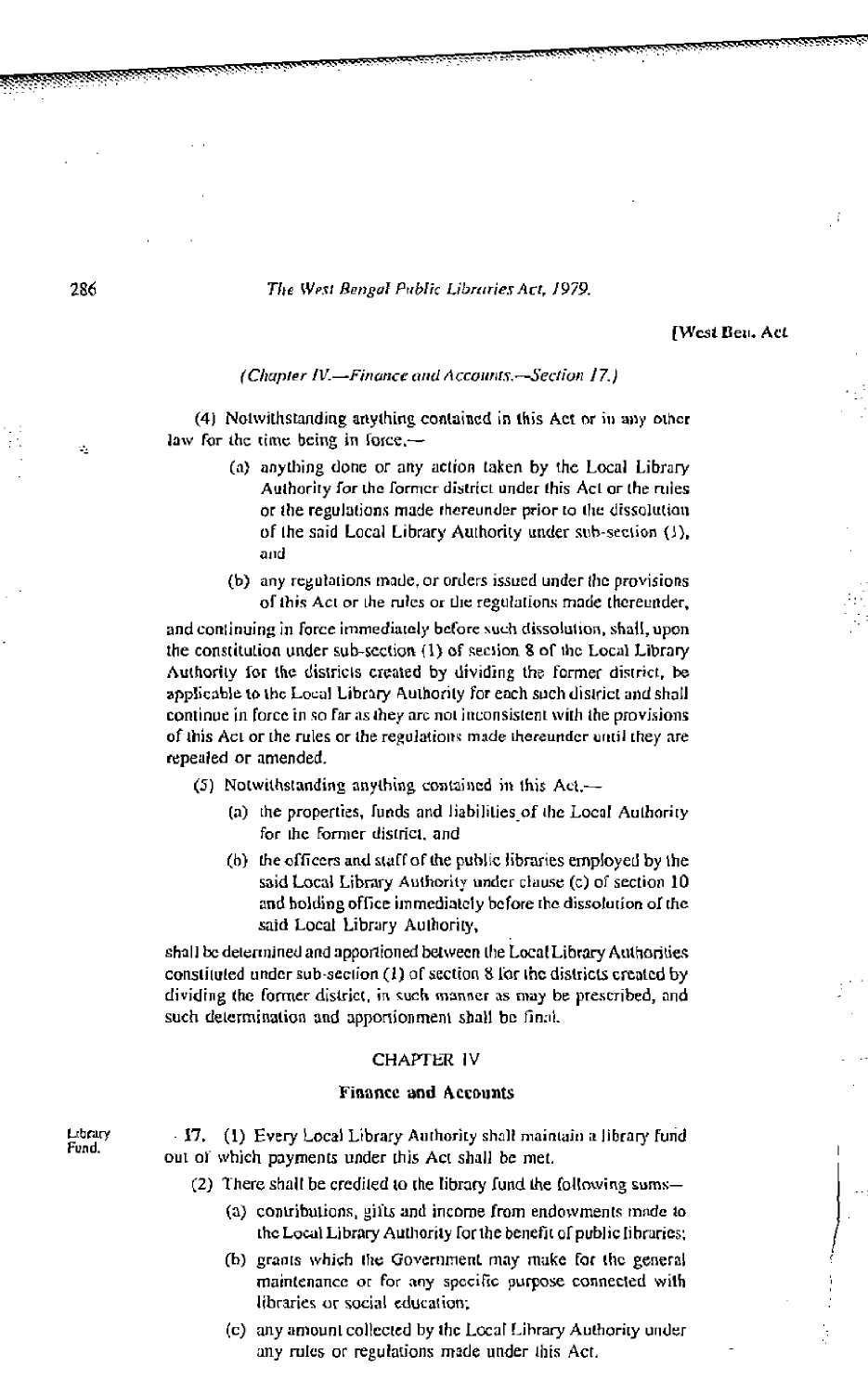## XXXIX of 1979.]

# (Chapter IV,--Finance and Accounts,-Sections 17A, 17B and 18--Chapter V.-Miscellaneous.-Sections 19-21.)

17A. The Government may from time to time make such grant to a Local Library Authority or a library for management (including payment of salaries of employees), maintenance, improvement and development of library services or for any other purpose as it may think fit.

17B. A Local Library Authority or a library may incur expenditure out of the library fund for carrying out the purposes of this Act:

Provided that no expenditure shall be incurred by a Local Library Authority or a library without the prior approval of the Government for any purpose other than a purpose for which a grant has been made by the Government under section 17A.

18. (1) An account of all assets and liabilities of each Local Library Authority and of all contributions, gifts and income from endowments, grants made by the Government, any amount collected by the Local Library Authority under any rules made under this Act shall be maintained in the prescribed manner.

(2) The account shall be audited annually in such manner and by such officer or authority as may be prescribed. A copy of the audit report shall be submitted to the Government in the prescribed manner.

# **CHAPTER V**

#### **Miscellaneous**

19. No act of the Council or of a Local Library Authority shall be deemed to be invalid by reason only of the existence of any vacancy, initial or subsequent, or any defect, in the constitution of the Council or the Authority.

20. Every Local Library Authority and every person-in-charge of a public library shall submit such reports and returns and furnish such information to the Director or any person authorised by him in this behalf as the Director or the person so authorised may, from time to time, require.

21. The Director or any person authorised by him in this behalf may inspect any public library or any institution attached thereto for the purpose of satisfying himself that the provisions of this Act and the rules made thereunder are duly carried out.

**Govern**ment grant.

Power to Local Library Authority or library to incur expenditure.

Accounts and audit.

Validation of arts.

Reports and returns.

Inspection of public libraries.

<sup>&</sup>lt;sup>1</sup>Sections 17A and 17B were inserted by s. 18 of the West Bengal Public Libraries (Amendment) Act, 1985 (West Ben, Act XXIV of 1985).